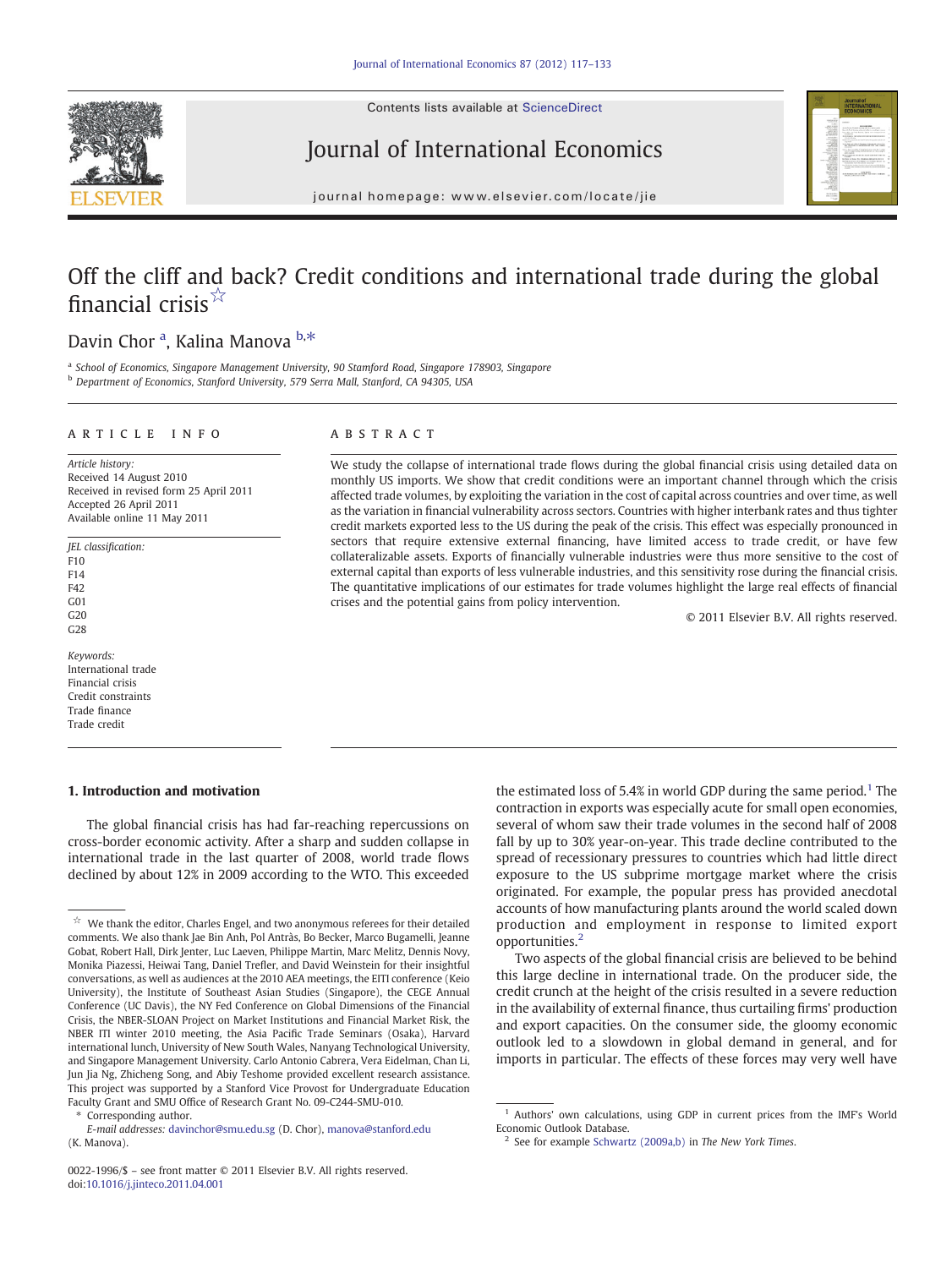been amplified by disruptions to global production lines, and by inventory adjustments made by importing firms and distributors.

This paper is one of the first to establish the effect that credit conditions had on international trade during the recent global crisis. We examine the evolution of monthly US imports over the November 2006 to October 2009 period, and compare trade patterns before and during the crisis. $3$  We identify the impact of credit conditions by exploiting the variation in the cost of external capital across countries and over time, as well as the variation in financial vulnerability across sectors. We find that during the crisis period, countries with higher interbank rates and thus tighter credit availability exported less to the US, relative to countries where interbank rates were lower as a result of more aggressive monetary easing policies. These effects were especially pronounced in sectors that require extensive external financing, have limited access to buyer–supplier trade credit, or have few collateralizable assets. $4$  In other words, exports of financially vulnerable industries were more sensitive to the cost of external capital than exports of less vulnerable industries, and this sensitivity rose during the financial crisis. These results are robust to controlling for cross-country differences in initial income (GDP and GDP per capita) and factor endowments, which themselves could influence trade patterns. Moreover, our findings suggest that credit conditions exerted a disproportionately disruptive effect on trade flows beyond their effect on domestic output, as they continue to hold when we control for countries' industrial production index.

Using our estimates, we infer how US imports would have evolved under two alternative scenarios: (1) credit conditions remained tight, with interbank rates fixed at their September 2008 peak levels throughout the crisis period; and (2) credit conditions eased considerably, with interbank rates dropping immediately after September 2008 to their low levels of August 2009. These projections provide rough upper and lower bounds for the crisis-induced damage to trade flows mediated through the credit channel. We conclude that the 2008–2009 crisis would have reduced US imports by 2.5% more and 5.5% less under these respective scenarios, based on specifications in which the effect of credit conditions is estimated off the withincountry variation in interbank rates. Estimates from less restrictive specifications that use the full cross-country variation in the cost of capital indicate that these magnitudes could have been much larger. Moreover, credit conditions contributed to large and systematic differences in export performance across sectors at different levels of financial vulnerability. For example, US imports in the most external finance dependent sector would have dropped 13.4% more and 8.2% less than imports in the least dependent sector, under the respective scenarios. Overall, these estimates highlight the large impact of financial market disturbances on the real economy and the scope for policy intervention through the easing of the credit crunch.

Our findings constitute new evidence on the importance of credit and financing for export activities. Access to outside capital matters for both domestic production and exporting because firms often incur substantial upfront costs that cannot be funded out of internal cash flows or retained earnings. Exporting, however, is more reliant on external finance for three reasons. First, it is associated with additional upfront sunk and fixed outlays specific to international trade. These include learning about the profitability of export opportunities; making market-specific investments in capacity, product customization, and regulatory compliance; and setting up and maintaining foreign distribution networks. Some variable trade costs, such as shipping and duties, may also have to be incurred before export revenues are realized. Second, exporters' need for working capital is magnified by the fact that cross-border transactions on average take between 30 and 90 days longer to process than domestic sales.<sup>5</sup> Finally, the added risk that is faced in exporting relative to domestic activities necessitates insurance for many international transactions.

These factors have led to a very active credit market for cross-border activities: Up to 90% of world trade reportedly depends on some form of trade finance or insurance, with the total size of this market estimated at about \$10–12 trillion in 2008 ([Auboin, 2009\)](#page-15-0). Given these considerations, firms located in countries with cheaper bank credit should in principle be able to produce and export more. Our finding that economies with lower interbank rates systematically exported more to the US is thus a reflection of the liquidity constraints that exporting firms around the world faced during the height of the crisis.

While credit availability is generally important in all industries, our empirical strategy relies on the observation that some sectors are more dependent on the financial system than others for arguably largely technological reasons beyond the control of individual firms. The growth and finance literature has identified several such measurable dimensions that characterize a sector's financial vulnerability. First, production and exporting in some industries are associated with bigger capital expenditures that cannot be serviced internally, and such industries require more external finance ([Rajan](#page-16-0) [and Zingales, 1998](#page-16-0)). Second, in some sectors, firms routinely receive more buyer–supplier trade credit which gives them an alternative to and thus potentially reduces their dependence on bank financing [\(Fisman and Love, 2003](#page-15-0)). Finally, industries with more tangible assets such as plant, property and equipment enjoy easier access to outside capital because firms can pledge more collateral [\(Braun, 2003;](#page-15-0) [Claessens and Laeven, 2003](#page-15-0)). This is incidentally consistent with anecdotal evidence that many of the firms reporting big losses in output and employment since September 2008 have been in computers and electronics (Sprint, Nokia, Texas Instruments, Philips, Microsoft, Sony, Ericsson), transportation and machinery (Caterpillar, Harley Davidson), and chemical manufacturing and pharmaceuticals (Pfizer). $6$  These sectors feature relatively high dependence on external finance, limited access to trade credit, and/or low levels of tangible assets respectively (see [Appendix Table 2](#page-15-0)).

The central result in our paper is that exports in financially vulnerable sectors became particularly sensitive to the cost of credit at the height of the global crisis. This cannot simply be attributed to countries with cheaper external capital having a comparative advantage in financially dependent industries, since this would not explain the intensification of the effect during the crisis. Instead, we offer two potential explanations. First, the crisis period saw US import demand plummet as American households cut consumption spending and American producers scaled down their purchases of intermediate inputs. This reduced the export revenues and profitability of foreign firms selling to the US, making it more difficult for these exporters to raise the necessary funds for their US sales from lenders in their home country. Second, exporting firms can in practice also access trade financing in the destination market or rely on trade credit raised there by the importing party. The availability of such US-based trade financing would have fallen sharply as the crisis unfolded, potentially hampering export flows to the US. The uneven impact of the crisis across countries and sectors can therefore be attributed to the

 $3$  Based on the developments in global financial markets described in [Section 2,](#page-2-0) we date the crisis period from September 2008 (when credit conditions started unraveling in earnest) to August 2009 (one year after, when conditions had largely calmed down). We discuss the robustness of our results to alternative crisis period dates later below.

<sup>&</sup>lt;sup>4</sup> We use the term "trade credit" to refer to transactions between a firm and its buyers or suppliers that involve the transfer of goods or services without an advance or immediate transfer of payment funds. On the other hand, we use the term "trade finance" to refer to formal borrowing by firms from banks or other financial institutions to facilitate international trade activities, such as export letters of credit or trade insurance.

 $5$  See [Djankov et al. \(2010\)](#page-15-0) and the Doing Business dataset. It can take up to 30 days in some countries to secure passage of a shipment from the factory to the export dock, and a further 30 days between arrival at the import dock and delivery at the destination warehouse. This does not include the time in shipping transit. See [Healy \(2009\) and Rampell \(2009\)](#page-16-0) in The New York Times.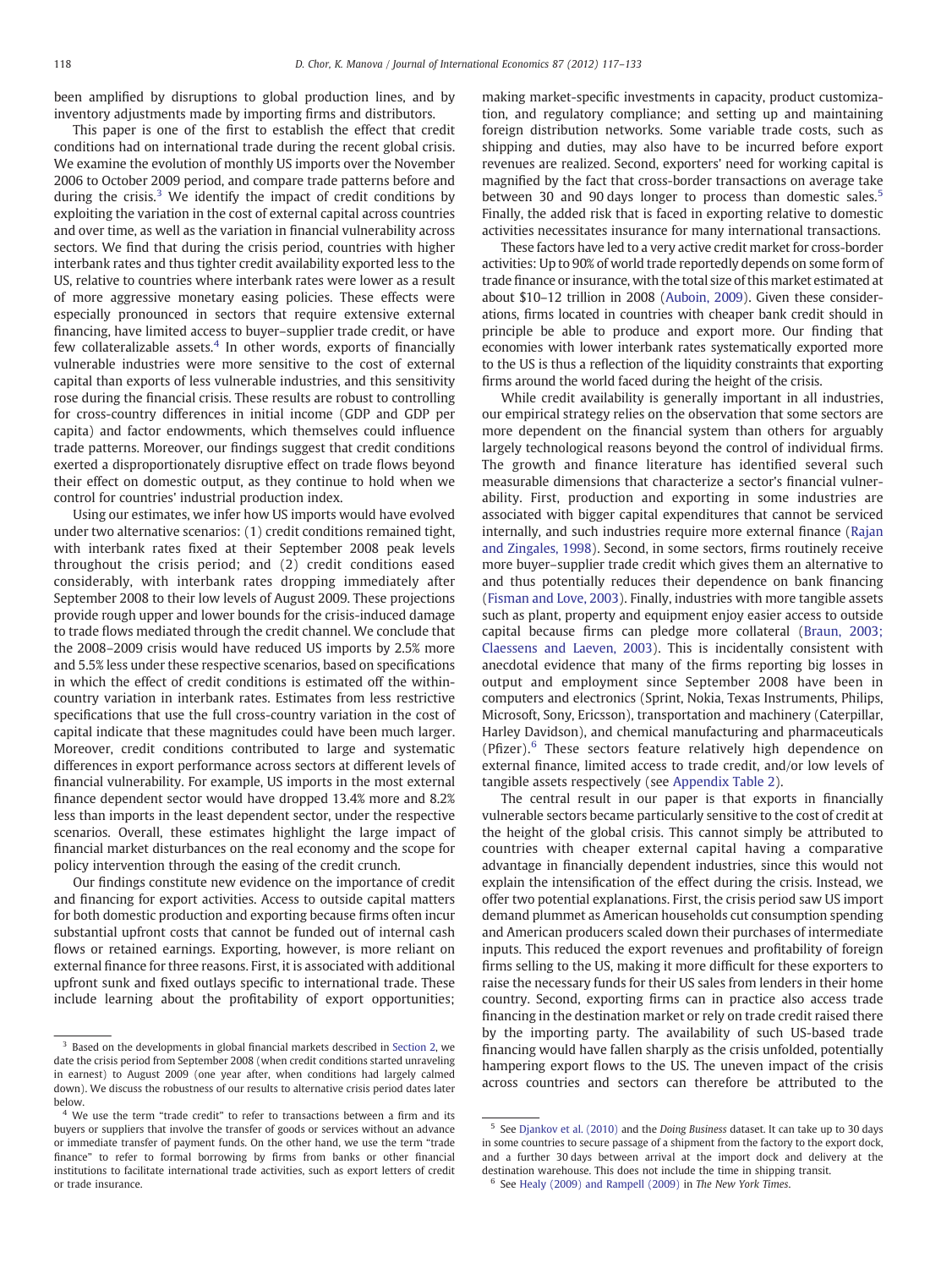<span id="page-2-0"></span>combined effects of tighter credit at home, sectors' varying degree of financial vulnerability, and depressed demand and/or tighter credit in the US. Using data on retail sales and business loans in the US, we find evidence that the sharp drop in US final demand was more decisive in explaining trade patterns during the crisis period than the decline in US loan supply.

The rest of the paper proceeds as follows. Section 2 reviews the related literature. Section 3 describes the collapse in trade flows during the crisis, while [Section 4](#page-3-0) discusses the data used in our analysis. [Section 5](#page-5-0) presents our core results on the cross-country, cross-sector impact of credit conditions during the crisis period, while [Section 6](#page-11-0) examines their effects at the country level. We interpret the economic significance of our findings via the two hypothetical scenarios in [Section 7.](#page-13-0) The last section concludes.

#### 2. Related literature

Our results add to an established literature on the role of financial frictions in international trade. A number of theoretical and empirical papers have shown that, in the presence of credit constraints, countries with more developed financial institutions have a comparative advantage in financially vulnerable sectors.<sup>7</sup> While this literature exploits the same cross-sector variation in financial vulnerability as we do, it typically relies on country-level measures of financial development (such as private credit over GDP, accounting standards, or creditor rights protection) that exhibit little or no time-series variation. By contrast, we explore the response of trade flows to short-term fluctuations in the cost of capital using high frequency (monthly) data. We also focus on export patterns before and during a financial crisis, instead of on conditions in steady state.

The global liquidity squeeze has renewed interest in academic and policy circles alike in the effect of credit constraints on export performance at the firm level. There is now ample evidence from micro data demonstrating that more credit-constrained firms indeed display a lower capacity for exporting.<sup>8</sup> For example, [Amiti and Weinstein \(2009\)](#page-15-0) show that Japanese banks transmitted financial shocks to exporters during the systemic crisis that plagued Japan in the 1990s. Similarly, [Bricongne et al. \(2010\)](#page-15-0) find that the exports of French firms in more external finance-dependent sectors were more adversely hit during the recent global crisis.

Our paper also falls within a broader research agenda on the impact of banking and financial crises on economic outcomes such as sectoral growth ([Kroszner et al., 2007; Dell'Ariccia et al., 2008](#page-16-0)) or firms' planned R&D, employment, and capital spending ([Campello et al.,](#page-15-0) [2010\)](#page-15-0). With regard specifically to the impact on international trade, [Iacovone and Zavacka \(2009\)](#page-16-0) find that annual export growth rates were hurt more during banking crises in sectors more dependent on external finance and in sectors with fewer tangible assets, but that these effects were mitigated in countries with stronger levels of financial development. Our results further suggest that movements in the cost of capital can have large real effects on trade in the short run even when broader financial institutions remain unchanged.

Finally, our paper contributes to a fast-growing body of work investigating the trade effects of the 2008–2009 crisis. [Freund \(2009\)](#page-15-0) [and Levchenko et al. \(2010\)](#page-15-0) document that the decline in world trade has become increasingly pronounced relative to the decline in GDP in recent downturns, especially during the global financial crisis.<sup>9</sup>

Several papers have sought to explain this large fall in trade relative to output. [Eaton et al. \(2010\)](#page-15-0) evaluate the relative contributions of changes in demand vs. changes in trade frictions, using a general equilibrium model of production and trade. While they deduce that the fall in demand was more important, trade frictions nevertheless accounted for a significant fraction of the overall decline in the trade to GDP ratio. [Behrens et al. \(2010\)](#page-15-0) reach a qualitatively similar conclusion, based on an analysis of Belgian firm-level data.<sup>10</sup> Separately, [Alessandria et al.](#page-15-0) [\(2010\)](#page-15-0) explore the role of inventory adjustments, while [Bems et al.](#page-15-0) [\(2010\) and Levchenko et al. \(2010\)](#page-15-0) emphasize the disruption of global production lines and the reduction in trade in intermediate goods. There has also been work examining whether the decline in trade can be attributed to a rise in protectionist policies ([Evenett, 2009; Kee et al.,](#page-15-0) [2010](#page-15-0)).We view these alternative mechanisms as potentially magnifying the role of credit conditions during the crisis, although we do not explicitly test this in the present paper.

#### 3. Preview: The crisis-related decline in US imports

Our primary goal is to track how trade flows reacted to the unfolding global crisis. For this reason, we examine trade data on a monthly basis for the US. These data are readily available from the US Census Bureau website, and are regularly released with a lag of about three months.

[Fig. 1](#page-3-0) offers an overview of the main trends in US aggregate trade over the sample period. Trade volumes were recording modest trend growth until mid-2008, when they started contracting severely both in terms of speed and magnitude. US trade flows witnessed a sharp monthon-month decline between October and November 2008, coinciding with the height of the global credit crunch. While nervousness over the exposure of financial institutions to the subprime mortgage market had been building up steadily since the end of 2007, two events in September 2008 – the collapse of Lehman Brothers and the government bailout of AIG – brought credit activity to a virtual standstill.

Several observations regarding the collapse in US trade flows are worth noting. First, the fall in US imports was more precipitous than that in US exports. On a month-on-month basis, US imports contracted 23.1% between October and November 2008, while exports fell 13.6%. This reflects presumably the particularly sharp decline in consumer sentiment and import demand in the US relative to other countries.<sup>11</sup> Second, trade flows in the manufacturing sector (NAICS first digit  $=$  3) mirrored closely this aggregate decline. US manufacturing imports were 19.3% lower in November 2008 compared with the previous month, while the corresponding fall for manufacturing exports was 13.8%.<sup>12</sup> Third, this contraction was very broad-based, as reported in [Table 1.](#page-3-0) Focusing on the import figures, no 3-digit manufacturing industry was spared, with the only difference across industries being one of severity. The worst-hit sector was by far petroleum and coal products where import volumes more than halved during this month. On the other end of the spectrum, food and furniture manufacturing saw the most moderate reductions, but these still registered a more than 5% fall. Finally, although this is not shown in [Fig. 1,](#page-3-0) the drop in trade flows reflects primarily declines in quantities traded as opposed to prices, with one key exception: commodities and related industries ([Levchenko](#page-16-0)

<sup>7</sup> See [Kletzer and Bardhan \(1987\), Beck \(2002\), Matsuyama \(2005\), Becker and](#page-16-0) [Greenberg \(2007\), Do and Levchenko \(2007\), Chaney \(2005\), Manova \(2008a\), and Ju](#page-16-0) [and Wei \(2008\)](#page-16-0) for theoretical models, and [Beck \(2002, 2003\), Svaleryd and Vlachos](#page-15-0) [\(2005\), Hur et al. \(2006\), Becker and Greenberg \(2007\), and Manova \(2008a,b\)](#page-15-0) for empirical evidence.

<sup>&</sup>lt;sup>3</sup> See for example [Greenaway et al. \(2007\)](#page-16-0) based on UK data, [Muûls \(2008\)](#page-16-0) on Belgium, [Manova et al. \(2011\)](#page-16-0) on China, and [Minetti and Zhu \(2011\)](#page-16-0) on Italy.

 $9$  See also [Berman and Martin \(2010\)](#page-15-0) who detail the impact of the crisis on African countries' exporting prospects.

<sup>10</sup> The World Bank has similarly assessed that about 10–15% of the decline in international trade has been driven by the lack of trade financing, with the remaining decline attributable to the collapse in aggregate demand (reported in [Auboin, 2009](#page-15-0)), although these figures appear to be relatively rough estimates. See also [McKibbin and](#page-16-0) [Stoeckel \(2009\)](#page-16-0) who emphasize the much larger contraction of trade in durables relative to its production during the crisis.

 $11$  This contrast is even starker when the figures are calculated in year-on-year terms for November 2008: US imports fell 17.5%, while US exports dropped a more moderate 4.9%.

 $12$  [Borchert and Mattoo \(2009\)](#page-15-0) document that trade in services was more resilient than trade in manufactured goods during the global financial crisis. They attribute this to the demand for services being less cyclical, and to services production and trade being less dependent on external finance.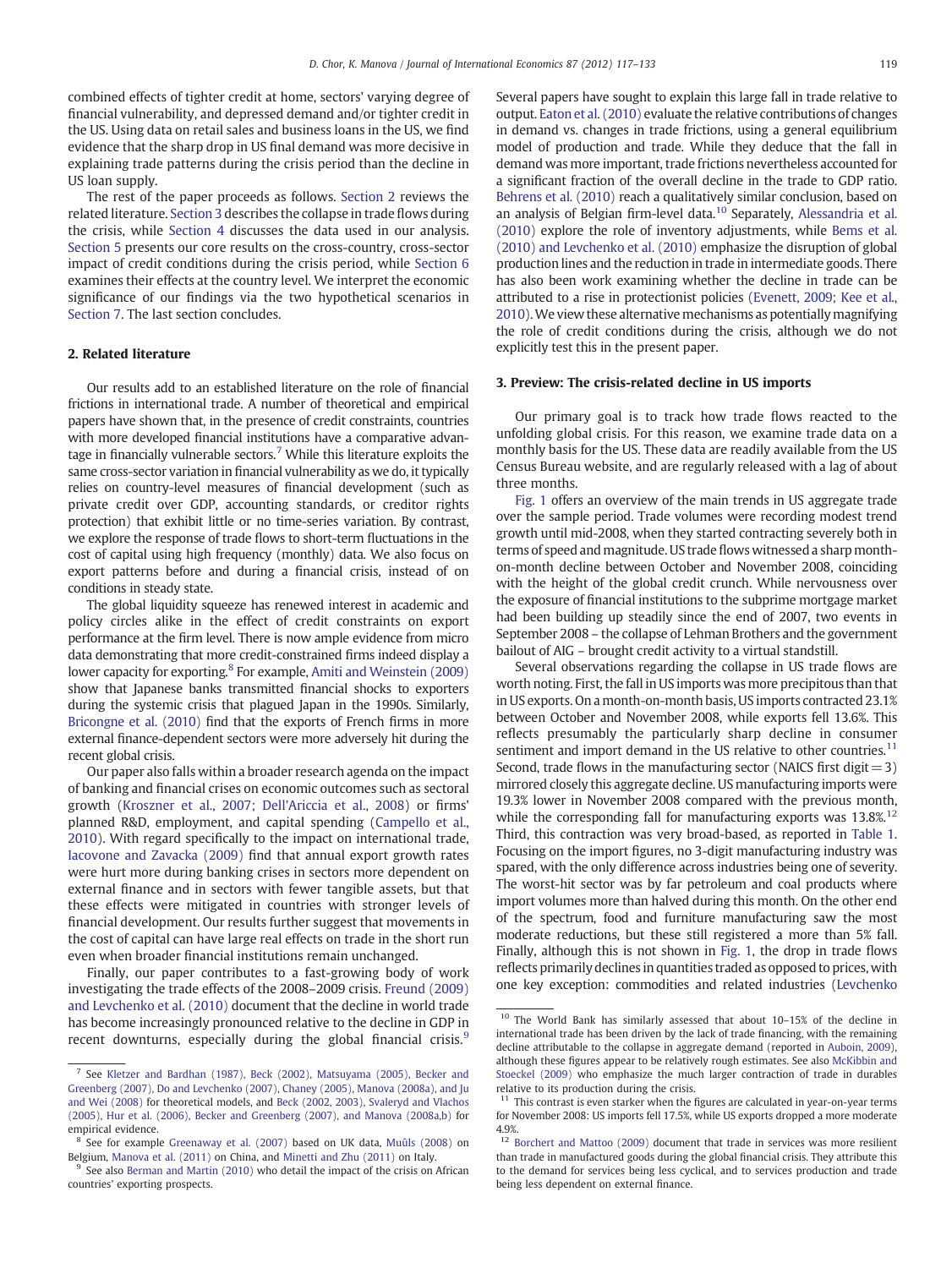<span id="page-3-0"></span>

Fig. 1. The decline in US trade volumes during the global financial crisis.

[et al., 2010; Haddad et al., 2010](#page-16-0)). Nevertheless, excluding the petroleum and coal sector does not change the overall picture of a sharp drop in trade flows.

This collapse in US exports and imports coincided with a severe contraction in trade financing, a by-product of the overall freeze in lending activity at the height of the crisis. While it is difficult to obtain definitive figures, estimates of the worldwide shortfall in trade finance range from \$25–500 billion for the second half of 2008 [\(Auboin, 2009; Chauffour and Farole, 2009\)](#page-15-0). Separately, IMF reports have suggested that banks' capacity constraints affected about 6–10% of developing country trade, implying a trade finance gap in the order of \$100–300 billion ([IMF-BAFT, 2009](#page-16-0)).

In terms of the cost of trade financing, all available accounts point to sharply rising interest rates leading up to the last quarter of 2008. For example, an IMF-BAFT (Bankers' Association for Finance and Trade) survey of 44 banks from 23 developed and emerging markets reported a broad-based increase in the price of various trade-related credit instruments between October 2008 and January 2009. While the exact magnitudes vary across countries, there was a near doubling in the spread between banks' cost of funds and the rates on lines of credit or export credit insurance. A similar World Bank survey of firms and banks in 14 developing countries found that the crisis led to a fall in export pre-payments, forcing firms to stretch out their cash flow cycles. While the prices of different credit instruments apparently peaked and started to moderate by the first quarter of 2009, they were still above their pre-crisis levels ([Malouche, 2009\)](#page-16-0). These developments prompted many economists and policy-makers to press the case for a coordinated push from country governments to shore up lines of credit ([Ellingsen and Vlachos, 2009\)](#page-15-0), as evidenced by the April 2009 G20 Summit commitment to raise \$250 billion for trade finance. By the state of the rest of the world. The matter of the matter of the world. The matter of the matter of the world. The matter of the world. The particle of the particle of the world. The particle of the particle of the

#### Table 1

The month-on-month fall in US manufacturing imports (Oct–Nov 2008).

| A: Industries (NAICS 3-digit) with sharpest declines in imports (top 5)    |                                                              |          |  |  |  |  |  |  |  |  |
|----------------------------------------------------------------------------|--------------------------------------------------------------|----------|--|--|--|--|--|--|--|--|
| 324                                                                        | Petroleum and coal products manufacturing                    | $-54.0%$ |  |  |  |  |  |  |  |  |
| 315                                                                        | Apparel manufacturing                                        | $-33.3%$ |  |  |  |  |  |  |  |  |
| 331                                                                        | Primary metal manufacturing                                  | $-23.7%$ |  |  |  |  |  |  |  |  |
| 316                                                                        | Leather and allied product manufacturing                     | $-22.6%$ |  |  |  |  |  |  |  |  |
| 335                                                                        | Electrical equipment, appliance, and component manufacturing | $-22.3%$ |  |  |  |  |  |  |  |  |
| B: Industries (NAICS 3-digit) with smallest declines in imports (bottom 5) |                                                              |          |  |  |  |  |  |  |  |  |
| 321                                                                        | Wood product manufacturing                                   | $-12.3%$ |  |  |  |  |  |  |  |  |
| 336                                                                        | Transportation equipment manufacturing                       | $-11.8%$ |  |  |  |  |  |  |  |  |
| 326                                                                        | Plastics and rubber products manufacturing                   | $-10.1%$ |  |  |  |  |  |  |  |  |

| 336 | Transportation equipment manufacturing      | $-11.8%$ |
|-----|---------------------------------------------|----------|
| 326 | Plastics and rubber products manufacturing  | $-10.1%$ |
| 311 | Food Manufacturing                          | $-7.3%$  |
| 337 | Furniture and related product manufacturing | $-5.5%$  |

#### 4. Data description

Since our interest is in understanding how source-country differences in the severity of the credit crunch affected trade performance, we examine US import flows in what follows. We use monthly data for a three-year window, starting in November 2006. It is helpful to have the data start before 2007, as the problems in the US subprime mortgage market were already becoming apparent in the second half of 2007. Our sample ends in October 2009, amid signs of a steady recovery in trade flows (Fig. 1). $^{13}$ 

We require a measure of credit conditions across countries as our key explanatory variable. In principle, a direct measure of the cost of trade financing, such as the rates charged on export credit lines or insurance, would be ideal. Such data are unfortunately not readily available for a large sample of countries. For example, the IMF and World Bank surveys cited above suffer from limitations in country and time coverage, as well as potential difficulties in the cross-country comparability of the credit instruments for which rates are quoted.

In the absence of systematic information on trade financing costs, we appeal instead to a broader measure of the cost of external finance in the economy. We use the interbank lending rate as a measure of the tightness of prevailing credit conditions in each country over time. These interbank rates are the interest rates that commercial banks charge each other for short-term loans of a pre-set duration (typically: overnight, one month, or three months), which allow banks to adjust their liquidity positions and meet reserve requirements. More generally, the interbank rate has come to be seen as a benchmark for the overall cost of credit in the economy, as other loans such as housing mortgage rates often take their cue from it. During the recent crisis, the interbank rate was a closely-watched indicator that exhibited co-movements with the level of financial stress that the corporate sector was experiencing: Spikes in the interbank rate coincided with a drop in firms' ability to access external capital through the commercial paper market in North America and Europe, while the converse movements were observed as the crisis eased over time ([Keogh, 2008; Freilich and McGeever, 2009; Brunnermeier,](#page-16-0)  $2009$ ).<sup>14</sup> To the extent that the interbank rate is a noisy measure of the actual cost of trade financing to exporting firms, it would introduce measurement error and bias our estimation results downwards.

There are two further reasons why we may in fact underestimate the true impact of financial distress on trade flows by using the interbank borrowing rate. First, the lending terms we observe are for contracts that actually took place. Since financial transactions that did not occur would have presumably cleared at higher interest rates, the actual cost of capital for the marginal exporter would likely have been even higher. Second, survey and anecdotal evidence indicate that at the height of the crisis, credit tightening manifested itself in both higher costs of credit and limited availability of external financing, both of which would hamper firms' ability to export. We unfortunately cannot evaluate the impact of credit rationing, given the absence of systematic data on loan quantities across countries and over time. Our results using the interbank rate can thus be seen as providing a lower bound for the combined effect of both margins of credit tightening.

In practice, at any given time, interest rates may differ across individual interbank contracts, depending for example on the perceived credit-worthiness of the borrowing institution. That said,

<sup>&</sup>lt;sup>13</sup> While the Census Bureau typically posts the trade data within 3 months, it periodically updates past data, presumably as more precise figures become available. Any such revisions are minor, typically not exceeding 1% of the trade value initially reported. We view this as part of the standard noise in our regression models.

<sup>&</sup>lt;sup>14</sup> For our purposes, it would naturally be preferable to have a measure of the cost of borrowing such as commercial paper rates that reflects the default risk specific to firms, as opposed to that of banks. Such data are unfortunately not available for a wide set of countries, especially since commercial paper tends to be used as a primary means for firms to raise capital in North America and select European markets.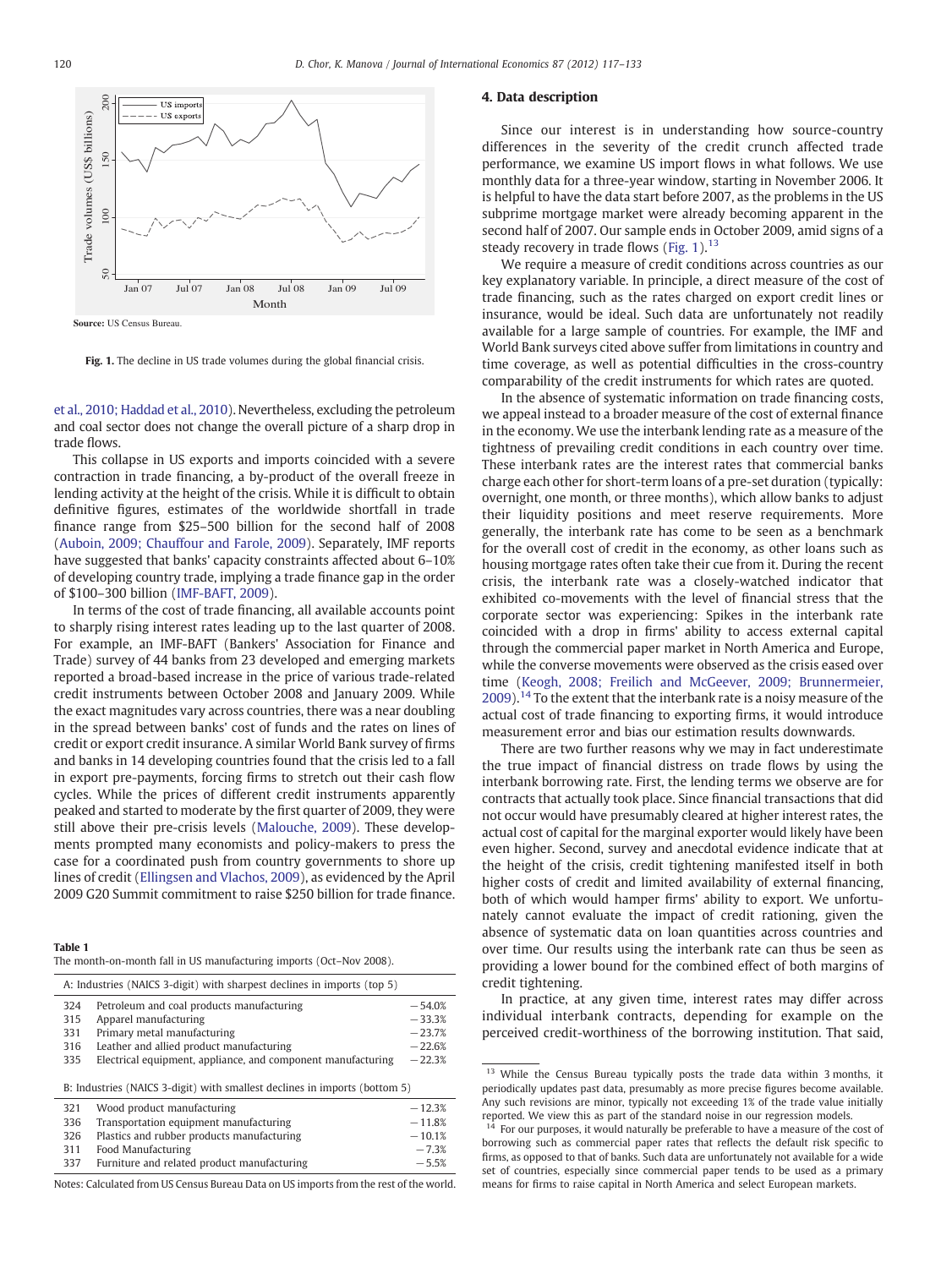<span id="page-4-0"></span>these rates have historically exhibited a high correlation across lending banks within a country, particularly in developed economies where the banking industry is competitive. In some countries, banking associations and even the central bank will quote a reference rate that reflects prevailing conditions in the interbank market, which then serves as a benchmark for the cost of borrowing in that economy. A well-known example is the London Interbank Offer Rate (LIBOR), which is reported each business day by the British Bankers' Association (BBA). Reflecting this reality, the Thomson Reuters Datastream database which we use can contain more than one interbank rate series for a country, even for loans of the same duration. For each country, we opted first to use a series quoted by the country's central bank. If this was not available, we then turned to rates reported by banking associations or regulatory bodies, such as the BBA, European Banking Federation (FBE), or Financial Markets Association (ACI). In the absence of such sources, we then chose finally to use an interbank rate quoted by a major commercial bank.

For our baseline results, we use the one-month (or thirty-day) interbank rate, to be consistent with the typical duration needed to complete an international trade shipment. Our results are extremely similar when we instead use the three-month (or ninety-day) rate, as the various rates are highly correlated. We average the interbank rate quoted across business days to obtain a monthly measure of the cost of credit in each country. In all, Datastream provides information on interbank rates for a sample of 31 economies. While this may not be a particularly large number of countries, it nevertheless covers most of the US' key trading partners and up to 72% of total US manufacturing imports in 2007.<sup>15</sup> The sample also contains a broad spectrum of countries in terms of levels of economic and financial development, including most of the OECD, several key emerging markets (Romania, Hungary) and some small open economies (Singapore, Hong Kong). We do not view the lack of coverage of developing countries as a major problem, as the interbank rate is likely a poorer indicator of the cost of credit in countries where the banking sector and interbank market are generally less developed.

Fig. 2 and [Appendix Table 1](#page-14-0) illustrate the evolution of the onemonth interbank rate during our sample period. Borrowing rates typically peaked in mid to late 2008 in most major economies. This reflects the rising cost of private credit as banks became extremely averse to lending and preferred instead to shore up their capital positions. Lending rates spiked in September 2008, when Lehman Brothers collapsed and AIG failed. Credit conditions only began easing in November 2008, in response to the broad range of extraordinary monetary policy moves deployed by central banks around the world to bolster liquidity. These successfully lowered the interbank cost of borrowing from a median in our sample of 4.66% (September 2008) to 0.44% (October 2009).

Beneath this broad trend, there are important differences in the time paths of the interbank rate across countries. This reflects differences in the severity and timing of the credit crunch, as well as the extent to which policy interventions were successful at easing credit conditions. In countries such as Germany and Bulgaria, the interbank rate was on a steady upward trend before an abrupt reversal in October and November 2008. In contrast, interbank rates were declining from a much earlier date in Canada and Singapore, where central bankers intervened earlier to cope with the impending downturn. In China, there was a spike in the cost of credit in the latter half of 2007, well before the height of the crisis in the US and Europe. As for Japan, although interbank rates there also crept up during the financial crisis and fell back again as monetary easing commenced in the last quarter of 2008, they were always very low and never climbed above the 1% level. This cross-country variation in the (policyinduced) declines in the cost of credit will be crucial to our empirical



**Source:** Thomson Datastream.

Fig. 2. Interbank rates during the global financial crisis.

strategy for estimating the importance of credit conditions for international trade.

Our empirical strategy further exploits differences in the sensitivity to credit availability across sectors. We follow closely the prior literature in constructing three such variables of industry financial vulnerability. External finance dependence (EXTFIN) is measured as the fraction of total capital expenditure not financed by internal cash flows from operations, and reflects firms' requirements for outside capital ([Rajan and Zingales, 1998\)](#page-16-0). Access to (buyer–supplier) trade credit (TCRED) is calculated as the ratio of the change in accounts payable over the change in total assets, and indicates how much credit firms receive in lieu of having to make upfront or spot payments [\(Fisman and Love, 2003](#page-15-0)). In principle, the availability of such trade credit provides a potential substitute to formal trade financing. Note that while EXTFIN proxies for firms' long-term needs for external finance, TCRED relates to their short-term working capital requirements. Finally, asset tangibility (TANG) is constructed as the share of net plant, property and equipment in total book-value assets. This captures firms' ability to pledge collateral in securing external finance [\(Braun, 2003; Claessens and Laeven, 2003\)](#page-15-0).

To construct each of these variables, we use data on all publiclytraded firms in Compustat North America. We first calculate financial vulnerability at the firm level as an average measure over the 1996– 2005 period. This pre-dates the crisis, so that its impact on firm behavior does not contaminate the measures. We then use the median value across firms in each NAICS 3-digit category as the sector measure of EXTFIN, TCRED and TANG, respectively. [Appendix Table 2](#page-15-0) lists these values and provides some summary statistics for the 21 industries in our data.

These three variables are widely viewed as technologicallydetermined characteristics of a sector which are innate to the manufacturing process and exogenous from the perspective of an individual firm. This is corroborated by the relative stability of these measures over time and their much greater variation across industries than among firms within a given industry. The value of these sector characteristics may in principle differ across countries, but we construct them using US data. This is motivated by three considerations. First, similar firm-level data are not systematically available for a broad range of countries. Second, the US has one of the most advanced financial systems, recent developments notwithstanding, and the behavior of US firms thus likely reflects an optimal choice over external financing and asset structure. Finally, our empirical strategy requires only that the relative rank ordering of the industries remain stable across countries, even if the precise magnitudes may vary.

As is standard in the literature on trade and finance, the sector measures we use are based on firms' overall financing decisions and asset composition. While they are not available specifically for

<sup>&</sup>lt;sup>15</sup> The three largest US trade partners by import value that are missing from our sample are Mexico, Israel, and Korea.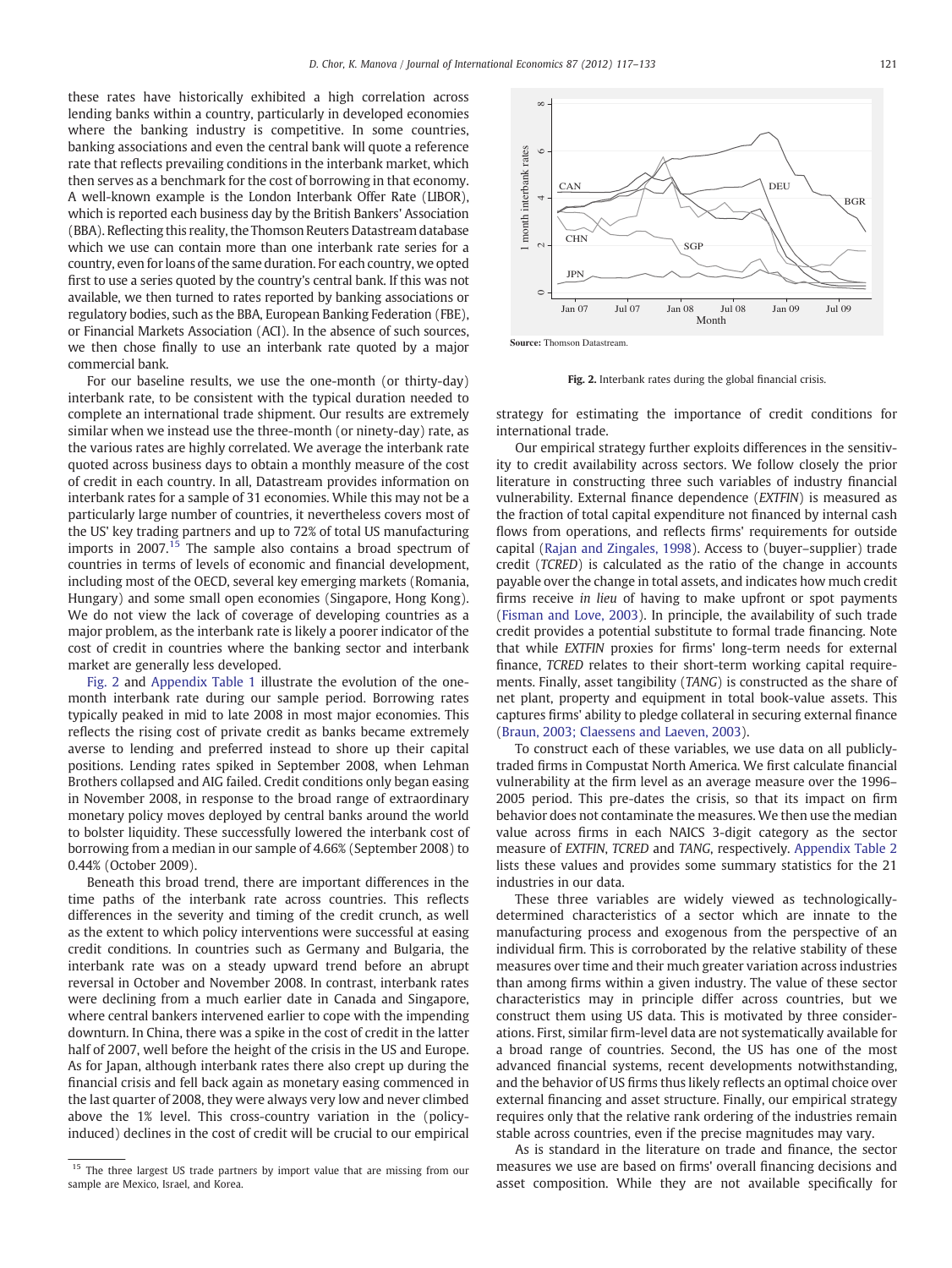<span id="page-5-0"></span>activities related to international trade, we argue that they are nevertheless appropriate proxies for three reasons, which we illustrate for the case of external finance dependence. First, firms need to incur the same production costs in manufacturing for the foreign market as in manufacturing for the home country, and these production costs often constitute a large share of the total cost of exporting. Second, products which entail a lot of R&D, marketing research and distribution fixed costs at home plausibly also require similarly large fixed costs for product customization, marketing and distribution in foreign markets. Both of these factors imply that whatever forces a firm in a particular industry to fund its domestic operations with outside finance will also force it to use external capital for its sales abroad. Finally, the empirical measure is based on data for all publicly listed companies in the US. Since these companies are typically large exporters, EXTFIN measures their total requirement for external finance, and not just that for their domestic activities. Similar arguments can be made for the sector measures of trade credit intensity and asset tangibility. Ultimately, what is important for identifying the effects of credit conditions on trade flows is the relative rank ordering of sectors in terms of financial vulnerability. As long as this rank ordering is similar for domestic sales and exporting, the sector indicators we use will reflect it.

[Appendix A](#page-14-0) describes all other control variables used in the empirical analysis.

#### 5. Effects of credit conditions across countries and sectors

We examine how credit conditions affected trade flows during the global financial crisis in three steps. We first show that countries with higher interbank rates exported relatively less in financially vulnerable sectors, and that this effect intensified during the peak crisis months. Exploiting the variation across countries and sectors in this way allows us to isolate the effect of credit conditions from that of other potential confounding factors. Next, we document that at the country level, a higher interbank rate was indeed associated with lower exports to the US during the crisis period, but not in the months before or after it. Together, these two steps allow us to gauge the magnitude of the effect that credit conditions had on the level and sectoral composition of trade flows.

In this section, we undertake the first of these steps, and study the differential effect of the crisis across exporting countries with varying levels of credit tightness and across sectors with varying levels of financial vulnerability. We explore the three sector characteristics that reflect firms' sensitivity to the cost of external capital: dependence on external finance (EXTFIN), access to trade credit (TCRED), and endowment of tangible assets (TANG). Focusing on one sector measure at a time, for example EXTFIN, we estimate the following specification:

$$
lnY_{ikt} = \beta_1 IBrate_{it} \times EXTFIN_k + \beta_2 D_{crisis} \times IBrate_{it} \times EXTFIN_k + D_{it} + D_{kt} + D_{ik} + \epsilon_{ikt}
$$
 (1)

where  $Y_{ikt}$  is the value of US imports from country *i* in sector *k*, and *IBrate<sub>it</sub>* is the interbank rate in that exporting country during month t. We report standard errors clustered by country, to allow for correlated idiosyncratic shocks at the exporter level. Similar results obtain under clustering at the country-industry level instead (available on request).

We define  $D_{crisis}$  as a binary variable equal to 1 from September 2008 to August 2009, which we refer to as the crisis period. We date the start of this crisis period to a key month (September 2008) marked by several major financial institution failures and bailouts, including Lehman Brothers and AIG, that triggered a sharp escalation in the global credit crunch. On the other hand, trade flows were on a steady recovery path by the second half of 2009. We thus designate August 2009 as the last month for the crisis dummy, one year after its onset. That said, our intention is not to provide a canonical dating for the end of the crisis; our results are similar if we allow the crisis dummy to stretch to the last month in our sample (October 2009).

The main variables of interest are the double and triple interaction terms. The coefficient on  $IBrate_{it} \times EXTFIN_k$  estimates the effect of fluctuations in countries' cost of capital over time on the sectoral composition of their exports. We expect that countries may export relatively less in financially dependent sectors when they experience higher interbank rates, namely  $\beta_1$ <0. Given the extensive set of fixed effects used in the regression (see the discussion below),  $\beta_1$  is identified from the variation in financial dependence across industries within a given country-month, the variation in the cost of credit across exporting countries in a given industry-month, and the variation in the cost of credit over time within a given country-sector.

The triple interaction term  $(D_{\text{crisis}} \times \text{IBrate}_{it} \times \text{EXTFIN}_{k})$  in turn tests whether the sensitivity of financially vulnerable sectors to the cost of capital intensified during the crisis period. Equivalently,  $\beta_2$  establishes whether any negative effect of the crisis on exports was not only stronger in countries with tighter credit markets, but also concentrated on the most financially dependent sectors in those countries. We thus anticipate that  $\beta_2$ <0. Conceptually,  $\beta_2$  reports the difference between the crisis-driven change in exports of a country with tight credit markets in a financially dependent sector vs. a financially less dependent sector, and compares that to the same difference for a country with lower interbank rates.

Importantly, we condition on an extensive set of fixed effects to guard against omitted variables bias. First, we include industry-month pair fixed effects,  $D_{kt}$ . Among other things, these control for fluctuations in sector-specific import demand in the US, for any time-series variation in the availability of trade financing in the US, and for monthly seasonality in the trade data. Note also that these fixed effects subsume the average effect of the crisis on US bilateral imports (the main effect of  $D_{crisis}$ ), and any differential effect that the crisis had on sectors at different levels of financial dependence  $(D_{\text{crisis}} \times \text{EXTFIN}_k)$ .<sup>16</sup>

We further control for country-month fixed effects,  $D_{it}$ . These take into account the impact of shocks to aggregate production and credit conditions in each exporting country over time, as well as bilateral exchange rate fluctuations. They also accommodate the possibility that the financial crisis affected exports differentially across countries with varying degrees of credit tightness, which would have entered as  $D_{\text{crisis}} \times IBrate_{it}$  had country-month fixed effects been excluded.

Finally, we incorporate country-industry fixed effects,  $D_{ik}$ . These account for time-invariant sources of comparative advantage that affect the average pattern of country exports across sectors. In particular, they control for the comparative advantage that countries with lower interbank rates might have in financially dependent sectors on average.

It should be emphasized that this estimation approach provides a very stringent test. The set of fixed effects included is exhaustive in that only explanatory variables that simultaneously vary by country, industry and month can be estimated. This significantly allays concerns regarding omitted variables and alternative explanations. Consider, for instance, the possibility that the interbank rate might capture the effect of some other unobserved country characteristic which was the actual driving force behind the impact of the crisis on trade flows. This could rationalize why countries with higher interbank rates may have seen their export levels decline during the crisis (an effect implicitly controlled for with the country-month fixed effects). It could not, however, easily explain why the crisis exerted a

<sup>&</sup>lt;sup>16</sup> If consumers also need to borrow, sectors' dependence on external capital on the consumption side may in principle be correlated with sectors' dependence on external capital on the production side. The  $D_{kt}$ 's, however, control for US consumer demand by sector and month, including consumers' ability to finance such demand. The triple interaction thus isolates the trade effect of credit conditions on the production side, in the exporting country.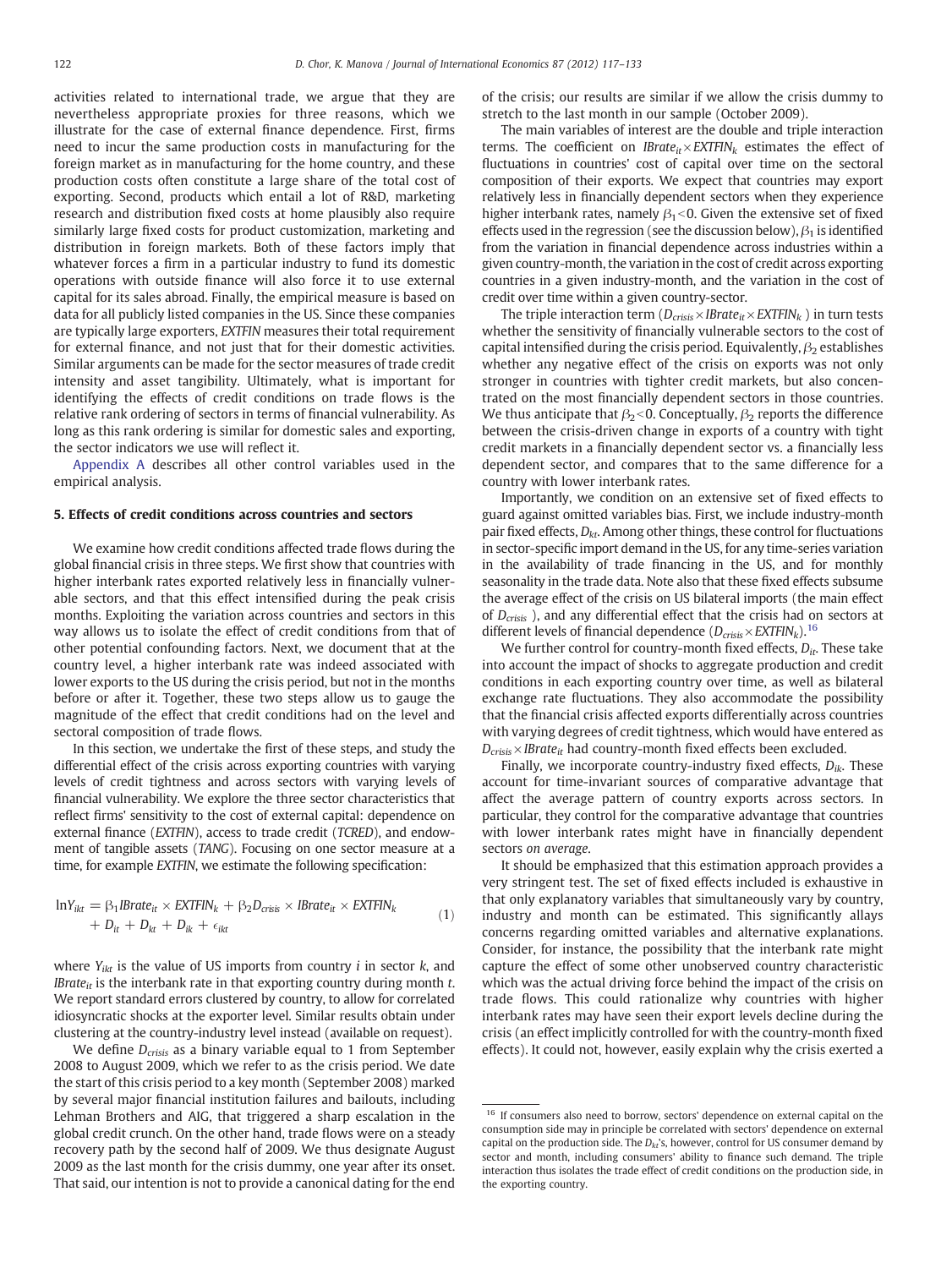<span id="page-6-0"></span>disproportionately large effect on financially vulnerable industries in such countries.

#### 5.1. Core results

The results from estimating Eq. [\(1\)](#page-5-0) are presented in Table 2. As anticipated, we find that countries with higher interbank rates tend to export relatively less in sectors with a greater requirement for external finance ( $\beta_1$ <0), although this is not precisely estimated (Column 1). Of note, this effect intensified significantly during the crisis period ( $\beta$ <sub>2</sub> < 0, Column 2, significant at the 10% level).

We obtain similar results when considering the variation in sectors' access to trade credit (TCRED). On the one hand, trade credit that is extended by upstream suppliers or downstream buyers in lieu of cash in advance or spot payments can offer firms a substitute for formal bank loans. If one's business partners are willing and able to continue extending trade credit despite developments in the financial sector, this would suggest that industries with greater routine access to trade credit would be more resilient in the face of high costs of trade financing. On the other hand, it is possible that the willingness to extend trade credit may have dried up as a result of the general liquidity crunch. If so, trade credit may have diminished during the crisis period, with a more severe export contraction witnessed in countries with higher interbank rates, where both formal and informal credits would presumably have been hit harder.

The results in Columns 4 and 5 point strongly to the former interpretation. Countries with high interbank rates exported relatively more in sectors with greater access to trade credit, and this effect became more pronounced during the crisis period ( $\beta_2$ >0, significant at the 1% level). This result is not inconsistent with the anecdotal evidence of a collapse in overall financing during the crisis for two reasons. First, our measure of TCRED is based on firms' use of trade credit in 1996– 2005, before the crisis began. Second, and more importantly, our identification relies on the technologically-determined variation in this measure across sectors. [Fisman and Love \(2003\)](#page-15-0) have shown that the relative ranking of sectors is similar when TCRED is computed using firm-level data from different decades. This suggests that the ranking of sectors by TCRED would likely remain stable even when the level of total trade credit available, and presumably that available in each sector, drops.

Finally, we consider sectors' endowment of tangible assets (TANG) as an inverse proxy for financial vulnerability. Since industries characterized with more hard assets can in principle offer greater collateral to secure a loan, such sectors should be less sensitive to adverse credit conditions. We thus expect the signs of the coefficients to be reversed compared to the results obtained with EXTFIN. Indeed,

#### Table 2

Effects of the crisis on trade across countries and sectors.

we find that countries with higher interbank rates posted a better export performance in sectors intensive in tangible assets (Column 7). Moreover, this comparative advantage was markedly stronger during the financial crisis (Column 8,  $\beta_2$  > 0, significant at the 1% level).

Note that our results are consistent with [Levchenko et al. \(2010\),](#page-16-0) who find weaker evidence for the role of trade credit in explaining sector-level trade flows during the crisis. Their analysis focuses on the cross-industry variation in access to trade credit. By contrast, we exploit both this cross-industry variation, as well as the cross-country variation in the cost of formal bank financing to uncover the role of TCRED. In addition, while they examine the annual change in trade between the second quarter of 2008 and the second quarter of 2009, we analyze the substantial movements in export patterns and credit conditions at the monthly frequency. Our findings thus suggest that the differential response of trade flows across countries and sectors, as well as the rapid unfolding of the crisis, are important factors for identifying the effects of credit conditions on cross-border activity.

#### 5.2. Sensitivity analysis

While the extensive set of fixed effects in Eq. [\(1\)](#page-5-0) go a long way towards mitigating concerns about omitted variables, we nevertheless perform a series of robustness tests.

We first confirm that our results are not driven by cross-country differences in factor endowments which may affect the pattern of export specialization. Specifically, we interact countries' initial physical and human capital per worker  $(log(K/L)<sub>i</sub>$  and  $log(H/L)<sub>i</sub>$ ) respectively with measures of industry factor intensities  $(log(k/l)<sub>k</sub>$  and  $log(h/l)<sub>k</sub>$ , as well as with the crisis dummy. This is in the spirit of [Romalis \(2004\)](#page-16-0), who finds that skill-abundant countries tend to export more in skill-intensive industries (likewise with physical capital). The only difference here is that we allow the strength of such factor-endowment motives for trade to change during the crisis. Since the double interaction terms between country endowments and industry factor intensities are subsumed by the country-industry fixed effects, we control only for the triple interaction terms,  $D_{crisis} \times$  $log(K/L)<sub>i</sub> \times log(k/l)<sub>k</sub>$  and  $D<sub>crisis</sub> \times log(H/L)<sub>i</sub> \times log(h/l)<sub>k</sub>.$ 

We also allow for the possibility that our measure of the cost of capital, IBrate, may be correlated with and thus picking up the effect of country size or overall level of development. To do so, we include the triple interactions of an initial measure of country GDP with  $D_{crisis}$  and a full set of industry fixed effects. We also condition on a similar set of triple interactions based on initial country GDP per capita. (Once again, the double interactions of initial GDP and GDP per capita with industry fixed effects are subsumed by the  $D_{ik}$ 's.)

| Crisis $= 1$ : Sep 08 to Aug 09         | Dependent variable: log (industry exports to the US) |                      |                       |                     |                       |                       |                     |                       |                  |
|-----------------------------------------|------------------------------------------------------|----------------------|-----------------------|---------------------|-----------------------|-----------------------|---------------------|-----------------------|------------------|
| Fin vulnerability measure:              | <b>EXTFIN</b>                                        |                      |                       | <b>TCRED</b>        |                       |                       | <b>TANG</b>         |                       |                  |
|                                         | (1)                                                  | (2)                  | (3)                   | (4)                 | (5)                   | (6)                   | (7)                 | (8)                   | (9)              |
| <i>IBrate</i> $\times$ Fin Vuln         | $-0.006$<br>[0.005]                                  | $-0.001$<br>[0.003]  | 0.000<br>[0.003]      | $0.565*$<br>[0.293] | 0.281<br>[0.275]      | 0.288<br>[0.311]      | $0.152*$<br>[0.081] | 0.120<br>[0.092]      | 0.137<br>[0.109] |
| $Crisis \times IBrate \times Fin$ Vuln  |                                                      | $-0.007*$<br>[0.004] | $-0.009**$<br>[0.004] |                     | $0.495***$<br>[0.109] | $0.587***$<br>[0.174] |                     | $0.057***$<br>[0.017] | 0.057<br>[0.041] |
| Factor endowment controls               | N <sub>o</sub>                                       | N <sub>0</sub>       | Yes                   | N <sub>o</sub>      | N <sub>0</sub>        | Yes                   | N <sub>o</sub>      | N <sub>0</sub>        | Yes              |
| Initial size and income controls        | N <sub>o</sub>                                       | N <sub>0</sub>       | Yes                   | N <sub>o</sub>      | N <sub>o</sub>        | Yes                   | N <sub>0</sub>      | N <sub>0</sub>        | Yes              |
| Cty-Ind, Cty-Mth, Ind-Mth fixed effects | Yes                                                  | Yes                  | Yes                   | Yes                 | Yes                   | Yes                   | Yes                 | Yes                   | Yes              |
| Observations                            | 22.901                                               | 22.901               | 20,208                | 22.901              | 22.901                | 20.208                | 22.901              | 22.901                | 20.208           |
| R-squared                               | 0.964                                                | 0.964                | 0.965                 | 0.964               | 0.964                 | 0.965                 | 0.964               | 0.964                 | 0.965            |

Notes: Standard errors are clustered by country, with \*\*\*, \*\*, and \* denoting significance at the 1%, 5%, and 10% levels respectively. The dependent variable is log monthly exports to the US in 3-digit NAICS manufacturing industries, covering Nov 06 to Oct 09. All specifications include country-industry, country-month, and industry-month fixed effects. The Crisis variable is an indicator equal to 1 from Sep 08 to Aug 09. The financial vulnerability measure in Columns (1)-(3) is EXTFIN, that in Columns (4)-(6) is TCRED, and that in Columns (7)–(9) is TANG. For each financial vulnerability measure, the first two columns are lean specifications containing no auxiliary controls. The third column includes factor endowment controls  $(Crisis \times log(K/L) \times log(k/l)$  and  $Crisis \times log(H/L) \times log(h/l))$ , as well as country size and income controls  $(Crisis \times log(GDP) \times industry$  fixed effects and  $Crisis \times log(GDPpc) \times industry fixed effects)$ .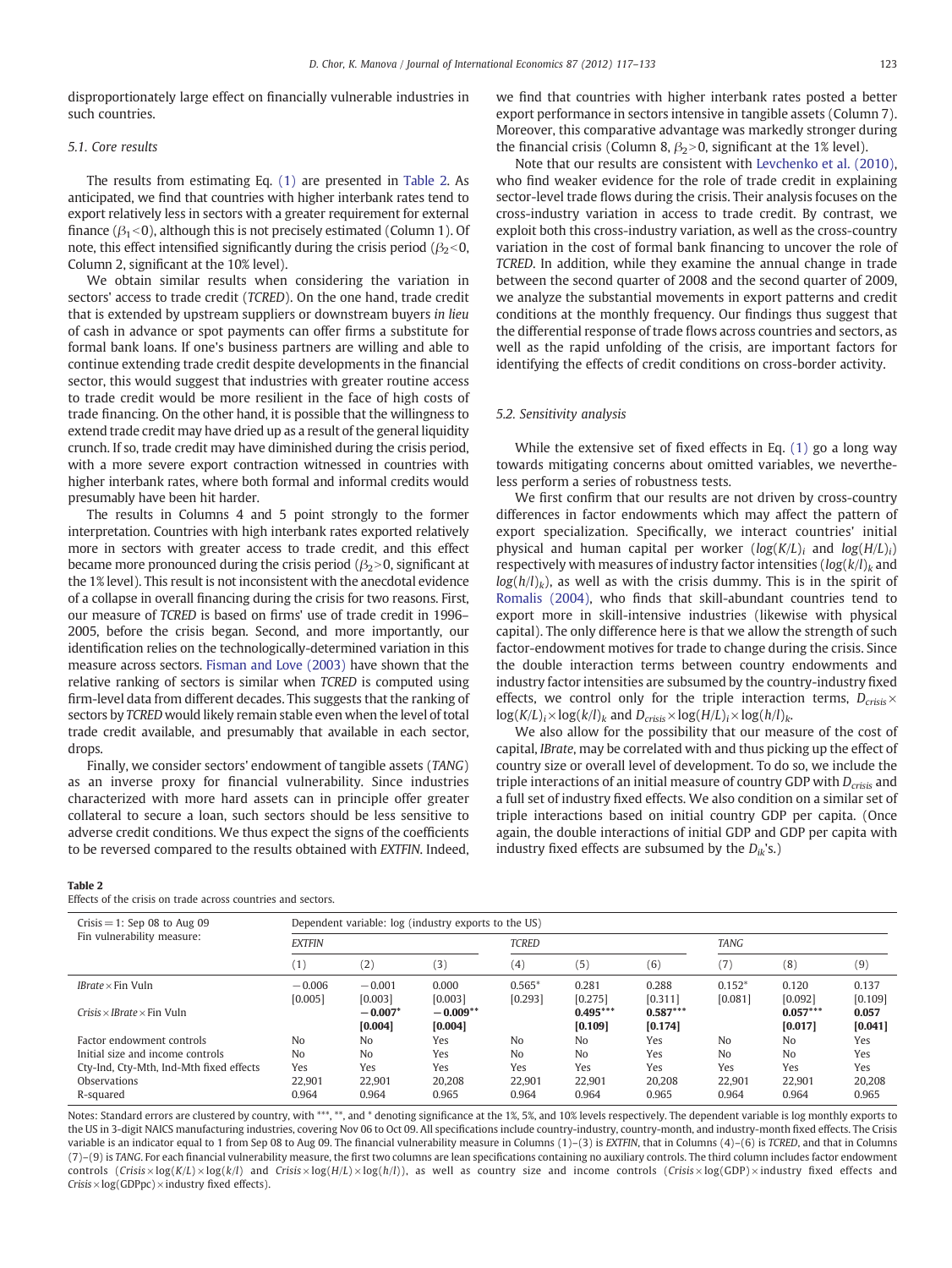#### Table 3 Robustness I: country sample.

| Crisis $= 1$ : Sep 08 to Aug 09                         | Dependent variable: log (industry exports to the US) |                      |                       |                       |                      |                       |                  |                      |                  |  |
|---------------------------------------------------------|------------------------------------------------------|----------------------|-----------------------|-----------------------|----------------------|-----------------------|------------------|----------------------|------------------|--|
| Fin vulnerability measure:                              | <b>EXTFIN</b>                                        |                      |                       | <b>TCRED</b>          |                      |                       | <b>TANG</b>      |                      |                  |  |
|                                                         | $\left(1\right)$                                     | (2)                  | (3)                   | (4)                   | (5)                  | (6)                   | (7)              | (8)                  | (9)              |  |
|                                                         | EU cluster                                           | Less TUR             | Less JPN              | EU cluster            | Less TUR             | Less JPN              | EU cluster       | Less TUR             | Less JPN         |  |
| <i><b>IBrate <math>\times</math> Fin Vuln</b></i>       | 0.000<br>[0.003]                                     | 0.004<br>[0.003]     | $-0.000$<br>[0.003]   | 0.288<br>[0.314]      | 0.300<br>[0.527]     | 0.472<br>[0.339]      | 0.137<br>[0.109] | 0.048<br>[0.148]     | 0.142<br>[0.118] |  |
| $Crisis \times IBrate \times Fin$ Vuln                  | $-0.009**$<br>[0.004]                                | $-0.014*$<br>[0.007] | $-0.009**$<br>[0.004] | $0.587***$<br>[0.138] | $0.675**$<br>[0.260] | $0.541***$<br>[0.161] | 0.057<br>[0.037] | $0.132**$<br>[0.050] | 0.059<br>[0.041] |  |
| Factor endowment controls                               | Yes                                                  | Yes                  | Yes                   | Yes                   | Yes                  | Yes                   | Yes              | Yes                  | Yes              |  |
| Initial size and income controls                        | Yes                                                  | Yes                  | Yes                   | Yes                   | Yes                  | Yes                   | Yes              | Yes                  | Yes              |  |
| Cty-Ind, Cty-Mth, Ind-Mth fixed effects<br>Observations | Yes<br>20.208                                        | Yes<br>19.461        | Yes<br>19.452         | Yes<br>20,208         | Yes<br>19.461        | Yes<br>19.452         | Yes<br>20,208    | Yes<br>19.461        | Yes<br>19,452    |  |
| R-squared                                               | 0.965                                                | 0.966                | 0.964                 | 0.965                 | 0.966                | 0.964                 | 0.965            | 0.966                | 0.964            |  |

Notes: See notes to [Table 2](#page-6-0). Standard errors are clustered by country, with \*\*\*, \*\*, and \* denoting significance at the 1%, 5%, and 10% levels respectively. For each financial vulnerability measure, the first column treats the Euro zone countries as a group when clustering the standard errors, while the second and third columns drop Turkey and Japan respectively. All columns include the factor endowment controls, as well as the country size and income controls.

Even with these controls for the role of country endowments, size and income, our main findings on the importance of credit conditions continue to hold. The triple interaction coefficients for EXTFIN and TCRED remain highly significant in Columns 3 and 6 ([Table 2](#page-6-0)). While that for TANG is no longer statistically significant in Column 9, its point estimate retains the same sign and magnitude. In the tables that follow, we will report specifications that include this extended set of factor endowment, country size and income controls; the results are similar if these auxiliary controls are taken out.

Our findings are also robust to accounting for a number of particularities of our country sample, as shown in Table 3. Columns 1, 4 and 7 report results treating the Euro-zone member countries as one cluster when computing the robust standard errors, for each of the three sector measures of financial vulnerability respectively. This helps to address the concern that interbank rates in the Euro zone track each other very closely because of the common monetary policy regime, so that the interbank rate observations from individual Euro-zone countries cannot be regarded as strictly independent. Reassuringly, our findings are unaffected by this correction. Columns 2, 5 and 8 confirm the stability of our results to removing the country with the highest interbank rates in the sample (Turkey). Columns 3, 6 and 9 likewise show that there is no substantial change when we exclude the economy with the lowest interbank rates (Japan), which also exhibits the smallest movements in IBrate over the sample period. In unreported regressions, we have further found that our conclusions hold when we drop the petroleum and coal products industry, this being the key sector for which price changes contributed more to the decline in US imports than quantity adjustments.

# Table 4

Robustness II: crisis date and interbank rate measures.

Our results also obtain under different assumptions about the timing of the crisis period and with alternative interbank rate measures (Table 4). Under each financial vulnerability measure, the first column dates the start of the crisis to March 2008, the month of the Bear Stearns collapse, instead of September 2008. The second column lags the interbank rate by one month to account for the possibility that firms need to borrow in advance of the export delivery date. Finally, the third column uses the three-month instead of the one-month interbank rate. Our findings hold in all of these specifications with estimates of comparable magnitudes and levels of statistical significance, with the exception of the coefficients for TANG which are less precisely estimated.

To summarize, countries with higher interbank rates and hence worse credit conditions recorded lower exports in financially vulnerable sectors, and this effect was more pronounced at the height of the crisis. Recall that over the course of the crisis period, interbank rates were generally decreasing as policies to ease the credit crunch took effect. Our findings thus highlight the contrast in cross-sector export performance that arose from the variation in the extent to which policies succeeded in lowering interbank rates in different countries. Note also that our results are particularly strong for TCRED in both quantitative and qualitative terms. This suggests that at the short-run monthly frequency, firms' access to trade credit matters more for the sensitivity of their exports to credit conditions relative to firms' long-term external capital requirements and their availability of collateral. This is corroborated by [Appendix Table 3](#page-15-0), which reports joint tests including interactions with all three sector measures of financial vulnerability in the same regression. The signs and magnitudes of the point estimates obtained are similar to those in [Table 2](#page-6-0). However, while the coefficients for TCRED

| Crisis = 1: Sep 08 to Aug 09                      |               |            | Dependent variable: log (industry exports to the US) |              |            |                       |         |            |                       |
|---------------------------------------------------|---------------|------------|------------------------------------------------------|--------------|------------|-----------------------|---------|------------|-----------------------|
| Fin vulnerability measure:                        | <b>EXTFIN</b> |            |                                                      | <b>TCRED</b> |            |                       | TANG    |            |                       |
|                                                   | (1)           | (2)        | (3)                                                  | $^{(4)}$     | (5)        | (6)                   | (7)     | (8)        | (9)                   |
|                                                   | Mar 08        | Lag IBrate | 3 month <i>IBrate</i>                                | Mar 08       | Lag IBrate | 3 month <i>IBrate</i> | Mar 08  | Lag IBrate | 3 month <i>IBrate</i> |
| <i><b>IBrate <math>\times</math> Fin Vuln</b></i> | 0.000         | $-0.002$   | 0.001                                                | 0.258        | 0.328      | 0.336                 | 0.138   | 0.148      | 0.149                 |
|                                                   | [0.005]       | [0.004]    | [0.003]                                              | [0.279]      | [0.331]    | [0.310]               | [0.097] | [0.104]    | [0.103]               |
| $Crisis \times IBrate \times Fin$ Vuln            | $-0.009**$    | $-0.009**$ | $-0.009**$                                           | $0.471*$     | $0.517***$ | $0.599***$            | 0.036   | 0.040      | 0.058                 |
|                                                   | [0.004]       | [0.004]    | [0.004]                                              | [0.254]      | [0.158]    | [0.168]               | [0.047] | [0.039]    | [0.040]               |
| Factor endowment controls                         | Yes           | Yes        | Yes                                                  | Yes          | Yes        | Yes                   | Yes     | Yes        | Yes                   |
| Initial size and income controls                  | Yes           | Yes        | Yes                                                  | Yes          | Yes        | Yes                   | Yes     | Yes        | Yes                   |
| Cty-Ind, Cty-Mth, Ind-Mth fixed effects           | Yes           | Yes        | Yes                                                  | Yes          | Yes        | Yes                   | Yes     | Yes        | Yes                   |
| <b>Observations</b>                               | 20.208        | 20.208     | 20,208                                               | 20.208       | 20,208     | 20,208                | 20.208  | 20,208     | 20,208                |
| R-squared                                         | 0.965         | 0.965      | 0.965                                                | 0.965        | 0.965      | 0.965                 | 0.965   | 0.965      | 0.965                 |

Notes: See notes to [Table 2](#page-6-0). Standard errors are clustered by country, with \*\*\*, \*\*, and \* denoting significance at the 1%, 5%, and 10% levels respectively. For each financial vulnerability measure, the first column dates the start of the crisis to March 2008, the second column uses the lag of the one-month IBrate, and the third column uses the three-month IBrate. All columns include the factor endowment controls, as well as the country size and income controls.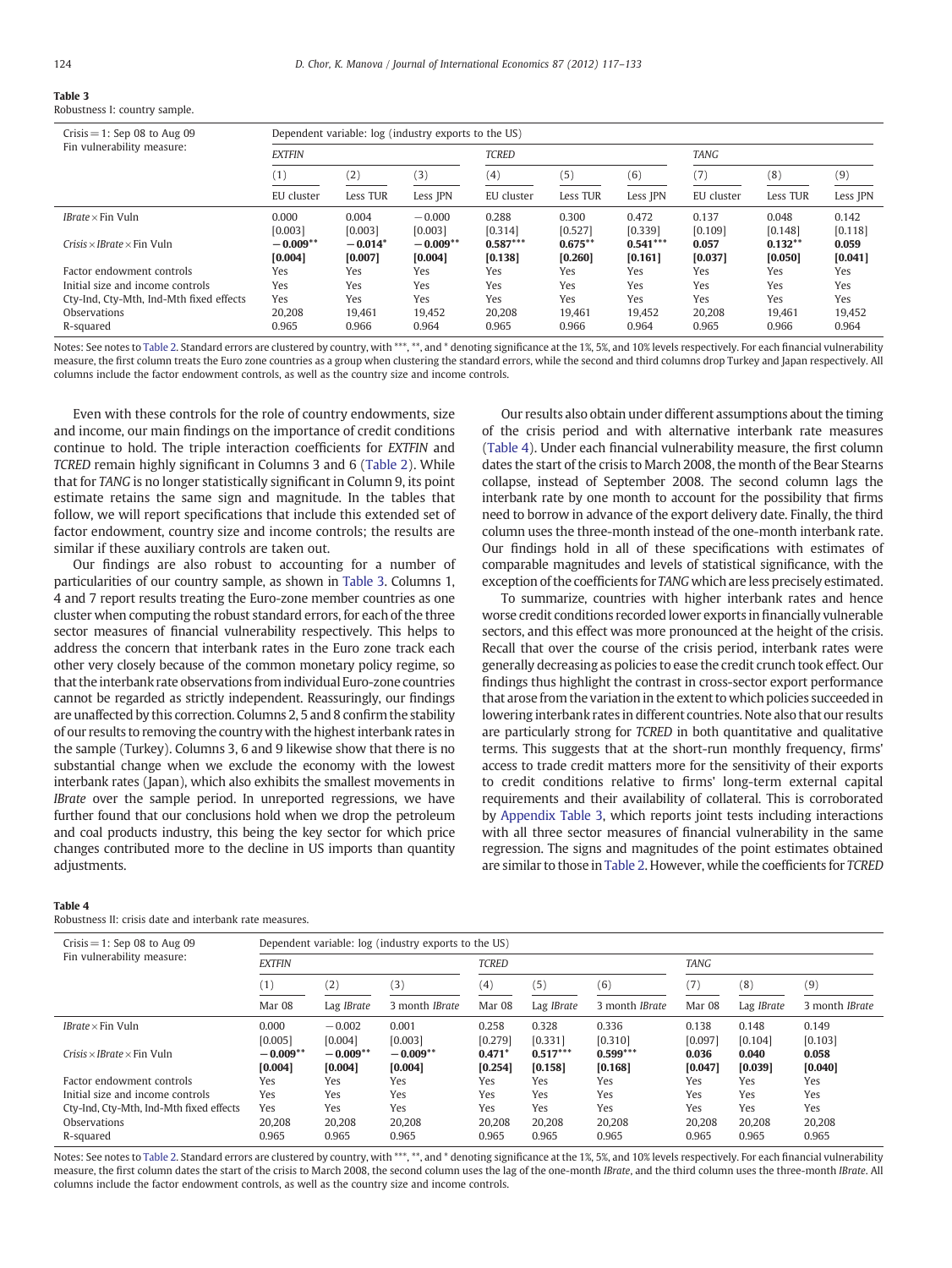<span id="page-8-0"></span>remain statistically significant, those for EXTFIN and TANG report larger standard errors. This likely reflects the fact that the coefficients are identified from the variation in three sector characteristics across a relatively small number of 21 industries.

In results available in a previous working paper version, we have also found that higher pre-crisis levels of financial development mitigated the adverse effects of the crisis. In particular, the exports of countries with stronger initial financial institutions (as measured by private credit as a share of GDP) were more resilient to the crisis in financially vulnerable sectors. It thus appears that both long-term institutional features of the financial system, as well as short-term fluctuations in the cost of capital, did influence the trade impact of the financial crisis.

#### 5.3. An illustration of the short-run effects of credit conditions

Our main estimating Eq. [\(1\)](#page-5-0) assumes that the crisis resulted in a onetime stepwise change in trade patterns. To illustrate how the effect of credit conditions on trade flows evolved as the financial crisis unfolded, we next relax this assumption and employ a more flexible regression specification:

$$
\ln Y_{ikt} = \sum_{m=1}^{M} \beta_m D_m \times \text{Brate}_{it} \times \text{EXTFIN}_k + D_{it} + D_{kt} + D_{ik} + \epsilon_{ikt}. \quad (2)
$$

This allows the effect of credit conditions on the composition of exports to vary non-linearly over time, by using a full set of month dummies,  $D_m$  (equal to 1 in month m) instead of the crisis indicator, and interacting each  $D_m$  with the product of the interbank rate in country *i* in month t and the external finance dependence of industry k. The  $D_{in} D_{kt}$ and  $D_{ik}$  are country-month, industry-month, and country-industry fixed effects as before.

We plot the  $\beta_m$  coefficients estimated from Eq. (2) against time in Fig. 3A. Fig. 3B and C present similar graphs from using TCRED and TANG respectively. In each figure, the dotted lines indicate the 90% confidence intervals of each  $\beta_m$  coefficient. Two linear regression trend lines for the  $\beta_m$ 's are also shown, for the pre- and post-September 2008 periods.

Two patterns stand out. First, despite some month-to-month volatility, the coefficients on the interactions with EXTFIN are almost always negative, while those with TCRED and TANG are almost always positive. This reinforces our earlier conclusion that countries with higher interbank rates export systematically less in financially vulnerable sectors that require more external finance, enjoy less access to trade credit, or have few collateralizable assets.

Second, all three figures clearly indicate that the importance of credit conditions for the composition of exports increased dramatically as the crisis deepened. There is a pronounced break right around September 2008, the month we use as the start date for  $D_{crisis}$  in our

Month

-90% CI lov

**A IBrate X EXTFIN** 

Coefficient of IBrateXextfin<br>-.04 -.02 0

 $\Omega$ 

S.

Coefficient of IBrateXextfin

 $\approx$ 

**C IBrate X TANG** 







Fig. 3. The Importance of credit channels of comparative advantage over time.

Notes: The month-varying  $\beta_m$  coefficients of *IBrate* × Fin Vuln are obtained by estimating Eq. (2), as described in Section 5.3. The Fin Vuln measure in Panel A is EXTFIN, while that used in Panels B and C is TCREDIT and TANG respectively. In each panel, the dotted lines indicate the bounds of the 90% confidence interval of each  $\beta_m$  coefficient. Two linear trend lines for the  $\beta_m$ 's are plotted, one for pre-September 2008 and a second for September 2008 and after. A horizontal line at 0 is included.



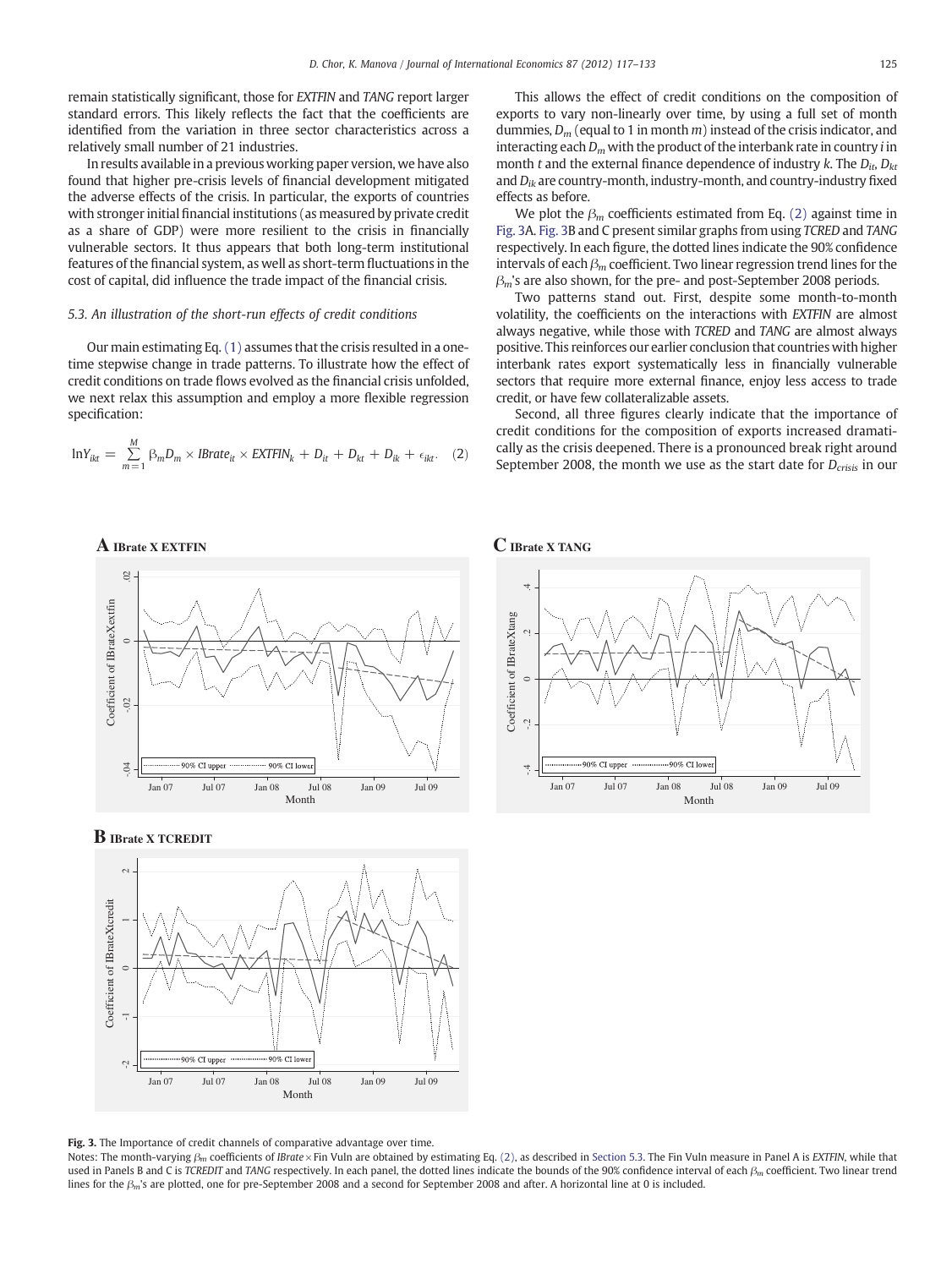#### <span id="page-9-0"></span>Table 5 Components of the cost of capital.

| Crisis = 1: Sep 08 to Aug 09                   |                      | Dependent variable: log (industry exports to the US) |                      |                  |                       |                  |  |
|------------------------------------------------|----------------------|------------------------------------------------------|----------------------|------------------|-----------------------|------------------|--|
| Fin vulnerability measure:                     | <b>EXTFIN</b>        |                                                      | <b>TCRED</b>         |                  | <b>TANG</b>           |                  |  |
|                                                | (1)                  | (2)                                                  | (3)                  | (4)              | (5)                   | (6)              |  |
| Cost of capital measure:                       | TBill rate           | IB spread                                            | TBill rate           | IB spread        | TBill rate            | IB spread        |  |
| IB component $\times$ Fin Vuln                 | 0.003<br>[0.004]     | 0.008<br>[0.007]                                     | 0.036<br>[0.100]     | 0.068<br>[0.145] | 0.038<br>[0.408]      | 1.176<br>[0.819] |  |
| $Crisis \times IB$ component $\times Fin$ Vuln | $-0.016*$<br>[0.008] | $-0.010$<br>[0.009]                                  | $0.161**$<br>[0.066] | 0.124<br>[0.143] | $0.919***$<br>[0.305] | 0.527<br>[1.250] |  |
| Factor endowment controls                      | Yes                  | Yes                                                  | Yes                  | Yes              | Yes                   | Yes              |  |
| Initial size and income controls               | Yes                  | Yes                                                  | Yes                  | Yes              | Yes                   | Yes              |  |
| Cty-Ind, Cty-Mth, Ind-Mth fixed effects        | Yes                  | Yes                                                  | Yes                  | Yes              | Yes                   | Yes              |  |
| Observations                                   | 13.649               | 13.649                                               | 13.649               | 13.649           | 13.649                | 13.649           |  |
| R-squared                                      | 0.970                | 0.970                                                | 0.971                | 0.970            | 0.971                 | 0.970            |  |

Notes: See notes to [Table 2](#page-6-0). Standard errors are clustered by country, with \*\*\*, \*\*, and \* denoting significance at the 1%, 5%, and 10% levels respectively. For each financial vulnerability measure, the first column uses the 3-month local treasury bill rate as the cost of capital measure, while the second column uses the local IB spread (IBrate less the 3-month local treasury bill rate). All columns include the factor endowment controls, as well as the country size and income controls.

earlier analysis. This is consistent with the core results from the more parsimonious specification in Eq. [\(1\).](#page-5-0)

[Fig. 3](#page-8-0) naturally raises the question whether the severe and rapid crisis of 2008–2009 will have long-lasting consequences for trade patterns. Put simply, will the global economy transition to a new steady state in which trade finance becomes a more important determinant of export patterns? Or will the relevance of credit conditions for trade ease off once this crisis is decisively behind us? [Fig. 3](#page-8-0) suggests that EXTFIN became progressively more important for the sectoral composition of trade as the crisis unfolded, but also that TCRED and TANG became less salient over time. Based on this, we cannot conclusively determine whether the crisis has permanently raised the importance of credit channels of comparative advantage, and a complete verdict will have to await the availability of more data.

#### 5.4. Decomposing the interbank rate

While we have so far been using the interbank rate as a proxy for the cost of capital, this can in turn be written as the sum of two components: (i) a baseline short-term lending rate, such as the rate on three-month treasury bills; and (ii) the spread between the interbank rate and this baseline rate. Conceptually, the former reflects the baseline risk of systemic default in the financial system. On the other hand, the spread captures the premium required to additionally compensate lenders for the risk of default that is specific to interbank loans, and by extension to the commercial banking system. The finance literature has often measured credit conditions with this interbank spread, as it has historically widened when the perceived risk of bank default increased during periods of adverse credit or banking conditions.

In our benchmark analysis, we have used the interbank rate rather than the spread as the former in principle captures the total cost of capital that exporting firms have to incur. Moreover, to the extent that the countries in our sample are well-integrated financially, creditors around the world would presumably have access to the same baseline sovereign debt instrument, namely US treasuries. The spread would then be equal to the local interbank rate less that paid on three-month US treasury bills, otherwise known as the TED spread.<sup>17</sup> But since the US treasury bill rate does not differ across exporting countries, its effect would already be fully absorbed in the estimation of Eq. [\(1\)](#page-5-0) by the industry-month dummies. Given these fixed effects, we would in fact not be able to empirically disentangle the role of the interbank rate from that of the spread.

Notwithstanding these considerations, if borrowers in some countries lack ready access to US sovereign debt instruments, then the relevant spread measure should arguably be calculated using a local treasury bill rate. In this case, we can check which component of the overall cost of capital, namely the baseline treasury rate or the interbank spread, drives our baseline results. To this end, we use data on local three-month treasury bill rates from the IMF's International Financial Statistics, supplemented with information for missing countries from Global Financial Data.<sup>18</sup> In all, data on local treasury rates are available for 21 out of the 31 countries in our sample. This incomplete country coverage is an important caveat to consider when interpreting our results here, as it may reduce the precision of our estimates.

Table 5 presents the results from re-estimating Eq. [\(1\)](#page-5-0) using either local treasury bill rates or the spread between countries' interbank and treasury bill rates in place of our key IBrate explanatory variable. For each sector measure of financial vulnerability, we consistently find statistically significant effects that enter with the right predicted sign when using the baseline treasury bill rate (Columns 1, 3, 5). By contrast, the coefficients for the interbank spread are always imprecisely estimated (Columns 2, 4, 6). Together, these results indicate that changes in the baseline risk of systemic default were more important for the decline in trade flows than risks captured specifically by the interbank spread.

These findings are not surprising upon closer inspection of the time series correlation between the interbank rate, the local three-month treasury rate and the interbank spread. The raw correlation between the interbank rate and the local treasury bill rate in the panel is 0.98, while that between IBrate and the spread is a much smaller 0.18. For the mean country in our sample, the former correlation is 0.93 in the time series, with a tight standard deviation of 0.07 across countries. By contrast, the time-series correlation between the interbank rate and the spread is 0.24 for the average economy, and varies from  $-0.26$  to 0.62.<sup>19</sup> The much tighter correlation between IBrate and the treasury rate indicates that the overall cost of capital was driven more by the baseline risk of default during this recent crisis. Our analysis would have missed out an important component of the cost of credit had we focused instead on the spread as a proxy for credit conditions.

 $^{17}\,$  A commonly quoted TED spread is the London interbank offer rate (LIBOR) less the rate on three-month US treasuries.

<sup>&</sup>lt;sup>18</sup> We took care to exclude countries in the IMF International Financial Statistics for which the reported treasury rates were not explicitly for a three-month maturity. For the Global Financial Data, we took the average of daily closing rates to calculate a monthly measure.

<sup>&</sup>lt;sup>19</sup> The correlation between the three-month treasury rate and the interbank spread was even lower, varying from −0.78 to 0.26 and averaging −0.05 across the countries.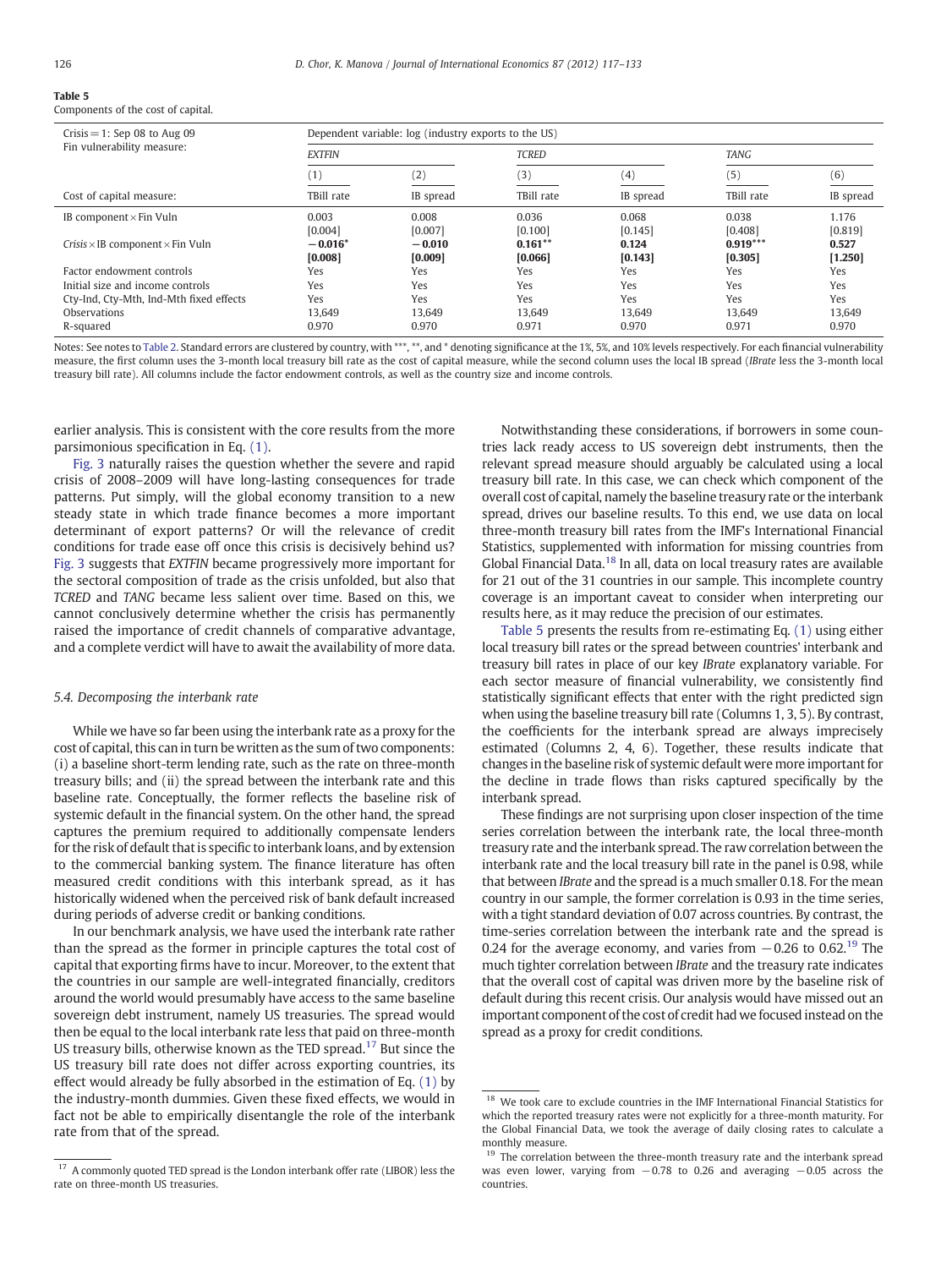#### Table 6

Effects on trade vs. production.

| Crisis $=$ 1: Sep 08 to Aug 09          | Dependent variable: log (industry exports to the US) |                     |                       |                      |                      |                  |  |  |  |
|-----------------------------------------|------------------------------------------------------|---------------------|-----------------------|----------------------|----------------------|------------------|--|--|--|
| Fin vulnerability measure:              | <b>EXTFIN</b>                                        |                     | <b>TCRED</b>          |                      | <b>TANG</b>          |                  |  |  |  |
|                                         | (1)                                                  | (2)                 | (3)                   | (4)                  | (5)                  | (6)              |  |  |  |
| <i>IBrate</i> $\times$ Fin Vuln         | $-0.002$<br>[0.003]                                  | $-0.001$<br>[0.003] | $-0.105$<br>[0.288]   | $-0.149$<br>[0.286]  | 0.069<br>[0.104]     | 0.080<br>[0.122] |  |  |  |
| $Crisis \times IBrate \times Fin$ Vuln  | $-0.007$<br>[0.004]                                  | $-0.006$<br>[0.005] | $0.557***$<br>[0.173] | $0.706**$<br>[0.288] | $0.064**$<br>[0.029] | 0.059<br>[0.049] |  |  |  |
| Factor endowment controls               | N <sub>0</sub>                                       | Yes                 | N <sub>0</sub>        | Yes                  | N <sub>o</sub>       | Yes              |  |  |  |
| Initial size and income controls        | No                                                   | Yes                 | N <sub>o</sub>        | Yes                  | No                   | Yes              |  |  |  |
| IPI controls                            | Yes                                                  | Yes                 | Yes                   | Yes                  | Yes                  | Yes              |  |  |  |
| Cty-Ind, Cty-Mth, Ind-Mth fixed effects | Yes                                                  | Yes                 | Yes                   | Yes                  | Yes                  | Yes              |  |  |  |
| Observations                            | 17.695                                               | 15.758              | 17.695                | 15.758               | 17.695               | 15.758           |  |  |  |
| R-squared                               | 0.963                                                | 0.965               | 0.963                 | 0.965                | 0.963                | 0.965            |  |  |  |

Notes: See notes to [Table 2](#page-6-0). Standard errors are clustered by country, with \*\*\*, \*\*, and \* denoting significance at the 1%, 5%, and 10% levels respectively. For each financial vulnerability measure, the first column contains no auxiliary controls, whereas the second column includes the factor endowment controls, and the country size and income controls. All columns control for log(Industrial Production Index)  $\times$  industry FEs and Crisis  $\times$  log(Industrial Production Index)  $\times$  industry FEs.

#### 5.5. Effects on trade vs. production

Our primary interest has been in the effect of the financial crisis on trade flows via the credit channel. It is nevertheless useful to ask whether this effect holds over and above that on domestic output. To the extent that both domestic producers and exporters incur the same costs in developing and manufacturing a product, they may be equally hurt by credit conditions. But exporters may be affected more because of the additional costs they bear that are specific to production for and shipping to foreign markets.

To explore this issue, we would ideally like to control on the righthand side of Eq. [\(1\)](#page-5-0) for each exporting country's sector-level industrial production at the monthly frequency. Such data are unfortunately not available for a large number of economies. Instead, we control for the monthly log industrial production index (IPI) in each sending country interacted with a full set of industry fixed effects. We also include the corresponding triple interactions with the crisis dummy. In this way, we account as best we can for the overall effect of aggregate production on trade flows, while allowing the strength of this effect to vary freely across sectors, as well as during the crisis period. There are however two limitations to this approach: First, output fluctuations across different industries need not be proportional to those in aggregate production. Second, the IPI is not available for all the countries in our sample, so we face the potential problem of a loss of precision once again.

Bearing in mind these caveats, Table 6 does suggest that credit conditions had more severe repercussions for international trade than for domestic output. While the point estimates for EXTFIN and TANG remain largely unchanged, they are now less precisely estimated. The findings for TCRED, on the other hand, remain statistically and economically significant. This suggests that rising costs of capital had a larger effect on the pattern of trade than on the pattern of production, a conclusion which dovetails with the larger decline in trade flows relative to GDP reported in [Freund \(2009\) and Levchenko et al. \(2010\).](#page-15-0) It is also consistent with the firm-level evidence in [Amiti and Weinstein \(2009\)](#page-15-0) [and Bricongne et al. \(2010\)](#page-15-0) that financial crises distort cross-border activity more than domestic transactions. In the same spirit but using country-level data for economies in steady state, [Manova \(2008b\)](#page-16-0) finds that financial development allows countries to export relatively more in financially dependent sectors even controlling for domestic output by sector.

#### 5.6. Teasing out the mechanisms

What might explain the intensification of credit channels of comparative advantage during the crisis period? Recall from [Fig. 2](#page-4-0) that the time path of interbank rates exhibits a fair amount of variation across countries, so that IBrate is not collinear with the crisis dummy,

 $D_{crisis}$ . Our results therefore cannot be attributed simply to a non-linear effect of the cost of capital on export performance. We consider instead two potential explanations why countries with higher interbank rates may have experienced larger falls in their exports during the crisis, especially in financially vulnerable sectors.

First, the crisis period was marked by a sharp decline in the demand for imported final goods as households took a hit in their real estate and financial asset values. The prospect of job insecurity also dampened consumer sentiment. Producers in turn scaled down their output plans, prompting a reduction in the demand for imported intermediate inputs. While non-durable goods and services may have been more resilient, demand for imported manufactures as a whole collapsed. The anticipated decline in US market sales would have made it more difficult for foreign firms to raise trade financing to cover their fixed upfront costs, given that these firms would require sufficiently large export revenues to guarantee lenders a high enough expected return. Faced with tighter credit conditions, both the number of firms exporting from each country to the US, as well as the value of each firm's exports would contract in response to a sharp decline in US demand. This contraction would be amplified in countries with high interbank rates, and felt most acutely in financially vulnerable sectors.<sup>20</sup>

An alternative explanation recognizes that exporting firms may access trade financing not only in their home country, but also in their destination market. Exporters may directly obtain bank loans in the destination country, or receive trade credit that its import partner firm raises in its local market. It is thus possible that US imports fell because exporters found it more difficult to secure financing in the US during the crisis period. If exporters indeed depend on US credit markets, then adverse credit conditions in the US would be particularly burdensome on firms based in countries where external credit is limited, especially those firms engaged in financially vulnerable sectors. This interpretation raises the possibility that financial turmoil in one country can amplify the effect of credit tightening in its trade partners. $21$ 

To explore these two explanations, we re-estimate Eq. [\(1\)](#page-5-0) using proxies for US final goods demand and US credit supply conditions in place of the crisis dummy,  $D_{crisis}$ . We use monthly data on log retail sales in the US from the US Census Bureau to measure movements in final goods demand. As an indicator of the availability of external finance in the US, we take the log value of US business and commercial loans extended by financial institutions in each month, from Federal Reserve releases. Since we expect higher demand or credit supply

 $20$  This logic can be formalized using a model with credit constraints and firm heterogeneity, as in [Manova \(2008a\).](#page-16-0)

<sup>21</sup> This is consistent with the theory and evidence in [Manova \(2008a\), Antràs et al.](#page-16-0) [\(2009\) and Manova et al. \(2011\)](#page-16-0) that foreign portfolio flows and foreign direct investment can compensate for underdeveloped domestic financial markets.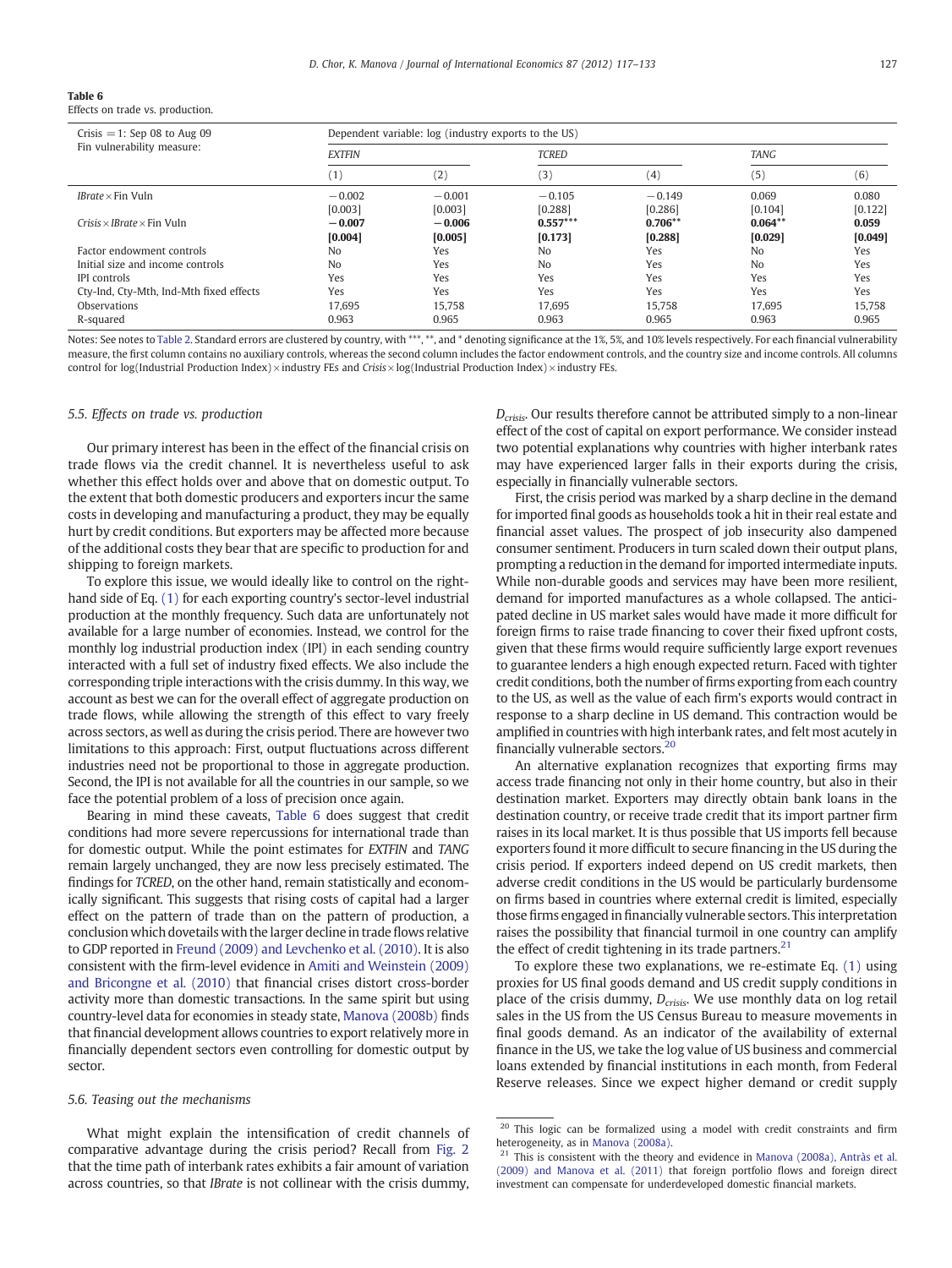#### <span id="page-11-0"></span>Table 7

Final goods demand vs. credit supply conditions in the destination market.

| Crisis $= 1$ : Sep 08 to Aug 09                                                                                                       | Dependent variable: log (industry exports to the US) |                                      |                                      |                                      |                                      |                                      |                                      |                                      |                                      |  |  |
|---------------------------------------------------------------------------------------------------------------------------------------|------------------------------------------------------|--------------------------------------|--------------------------------------|--------------------------------------|--------------------------------------|--------------------------------------|--------------------------------------|--------------------------------------|--------------------------------------|--|--|
| Fin vulnerability measure:                                                                                                            | <b>EXTFIN</b>                                        |                                      |                                      |                                      | <b>TCRED</b>                         |                                      |                                      | <b>TANG</b>                          |                                      |  |  |
|                                                                                                                                       | (1)                                                  | (2)                                  | (3)                                  | (4)                                  | (5)                                  | (6)                                  | (7)                                  | (8)                                  | (9)                                  |  |  |
| Crisis measure:                                                                                                                       | US retail                                            | US loans                             | Joint test                           | US retail                            | US loans                             | Joint test                           | US retail                            | US loans                             | Joint test                           |  |  |
| <i>IBrate</i> $\times$ Fin Vuln                                                                                                       | $-1.439**$<br>[0.683]                                | $0.143*$<br>[0.072]                  | $-1.203$<br>[0.791]                  | 73.515*<br>[41.351]                  | $-1.098$<br>[1.733]                  | 53.442<br>[62.033]                   | $-1.258$<br>[7.548]                  | $-9.577$<br>[12.211]                 | $-4.802$<br>[7.898]                  |  |  |
| Log (US retail) $\times$ <i>IBrate</i> $\times$ Fin Vuln                                                                              | $0.073**$<br>[0.035]                                 |                                      | $0.066*$<br>[0.038]                  | $-3.726*$<br>[2.102]                 |                                      | $-3.081$<br>[2.652]                  | 0.073<br>[0.383]                     |                                      | 0.182<br>[0.376]                     |  |  |
| Log (US loans) $\times$ <i>IBrate</i> $\times$ Fin Vuln                                                                               |                                                      | $-0.020**$<br>[0.010]                | $-0.012$<br>[0.010]                  |                                      | 0.173<br>[0.236]                     | 1.024<br>[1.879]                     |                                      | 1.392<br>[1.692]                     | 0.192<br>[0.240]                     |  |  |
| Factor endowment controls<br>Initial size and income controls<br>Cty-Ind, Cty-Mth, Ind-Mth fixed effects<br>Observations<br>R-squared | Yes<br>Yes<br>Yes<br>20,208<br>0.965                 | Yes<br>Yes<br>Yes<br>20,208<br>0.965 | Yes<br>Yes<br>Yes<br>20,208<br>0.965 | Yes<br>Yes<br>Yes<br>20,208<br>0.965 | Yes<br>Yes<br>Yes<br>20,208<br>0.965 | Yes<br>Yes<br>Yes<br>20,208<br>0.965 | Yes<br>Yes<br>Yes<br>20,208<br>0.965 | Yes<br>Yes<br>Yes<br>20,208<br>0.965 | Yes<br>Yes<br>Yes<br>20,208<br>0.965 |  |  |

Notes: See notes to [Table 2](#page-6-0). Standard errors are clustered by country, with \*\*\*, \*\*, and \* denoting significance at the 1%, 5%, and 10% levels respectively. For each financial vulnerability measure, the table explores how final demand proxied by Log (US retail sales) or credit supply proxied by Log (US business loans) interact with credit conditions in the exporting country and financial vulnerability of the industry in explaining exports to the US. All columns include the factor endowment controls, as well as the country size and income controls.

levels in the US to mitigate the effects of adverse credit conditions in exporting countries, we anticipate the triple interactions with these variables to both enter with the opposite sign to those with  $D_{crisis}$ . Finding significant coefficients for the interactions with retail sales or business loans would then provide support for one or both of the above explanations. However, to the extent that these variables are imperfect measures, we may not be able to entirely reject a mechanism based on insignificant coefficients.

The evidence in Table 7 suggests that the sharp drop in US demand was more decisive than tighter US loan supply in explaining why exports to the US became particularly sensitive to credit conditions at the height of the crisis. While countries with higher interbank rates on average exported less in sectors more reliant on external finance, this distortion was alleviated during months of stronger demand in the US (Column 1). On the other hand, reductions in US loan supply did not seem to intensify the impact of credit conditions in the sending country (Column 2). These conclusions are further confirmed by the horse-race in Column 3: When we include interactions with both US demand and US credit supply in the same regression, the former continues to play a statistically significant role, while the latter no longer does. Qualitatively similar patterns obtain when we instead consider the variation across sectors with different access to trade credit, although the results are weaker with our final financial vulnerability variable, TANG.<sup>22</sup>

In our working paper version, we also pursued an alternative approach to evaluate the role of credit availability in the destination country. Instead of examining US imports, we considered US exports by destination country and sector as the outcome variable. We regressed it on the interactions of the interbank rate in the importing market with sectors' financial dependence and the crisis dummy. The largely insignificant effects we found offer further suggestive evidence that the cost of capital at the export dock is substantially more important for trade activity than that in the importing country.

#### 6. Level effects of credit conditions on trade flows

The econometric approach in [Section 5](#page-5-0) exploits the variation in financial vulnerability across sectors, and permits the inclusion of a demanding set of fixed effects. This alleviates concerns regarding omitted variables, and allows us to isolate a plausibly causal effect of credit conditions on trade flows during the financial crisis. However, it precludes an evaluation of the level effect of credit conditions. We now examine this level effect, so that we can later quantify the impact of credit conditions during the crisis on overall trade volumes.

#### 6.1. Cross-country estimation

We first study the impact of the crisis on trade flows across exporting countries with varying levels of the cost of capital. In particular, we estimate the following:

$$
\ln Y_{ikt} = \gamma_1 \text{Brate}_{it} + \gamma_2 D_{crisis} \times \text{Brate}_{it} + D_{kt} + \varepsilon_{ikt}.
$$
 (3)

As before,  $Y_{ikt}$  and *IBrate<sub>it</sub>* are respectively the value of US imports from country  $i$  in industry  $k$  and the interbank rate in that country during month t.  $D_{crisis}$  is again a binary variable equal to 1 between September 2008 and August 2009. We include industry-month fixed effects which subsume the average effect of the crisis on US sectoral imports. These also control for fluctuations in sector-specific US import demand, as well as for monthly seasonality in the data. We further condition on the log monthly-averaged nominal bilateral exchange rate with the US dollar ( $log EXCH_{it}$ ) and its interaction with the crisis dummy ( $D_{crisis} \times log EXCH_{it}$ ), to account for any effects that exchange rate movements may have had on trade flows. These can now be identified because we do not include country-month fixed effects in the regression. $23$  We report standard errors clustered by country, but the results are similar when clustering by countryindustry.

The coefficients of interest,  $\gamma_1$  and  $\gamma_2$ , are now identified from the variation in the cost of capital across exporting countries in a given month and sector. The main effect of *IBrate*<sub>it</sub> thus establishes the extent to which countries with cheaper credit are able to export more to the US. The interaction term in turn identifies the impact of credit tightness on trade flows at the height of the crisis.

 $22$  We have also run specifications in which the triple interaction with the US final demand and/or credit supply proxies enter together with the triple interaction using the crisis dummy (available on request). The crisis dummy term generally tends to be more robustly significant than the US retail sales and/or business loans interactions, with the latter two often losing statistical significance. In particular, this means either that our US final demand proxies are relatively noisy variables or that the US final demand story does not fully explain the intensification during the crisis period.

<sup>&</sup>lt;sup>23</sup> Our results are not particularly sensitive to this control as exchange rates moved relatively little during this period compared to the interbank rates and trade volumes. The effect of log  $EXCH_{it}$  itself shows up as expected, with a stronger exporter exchange rate associated with lower exports to the US (results available on request).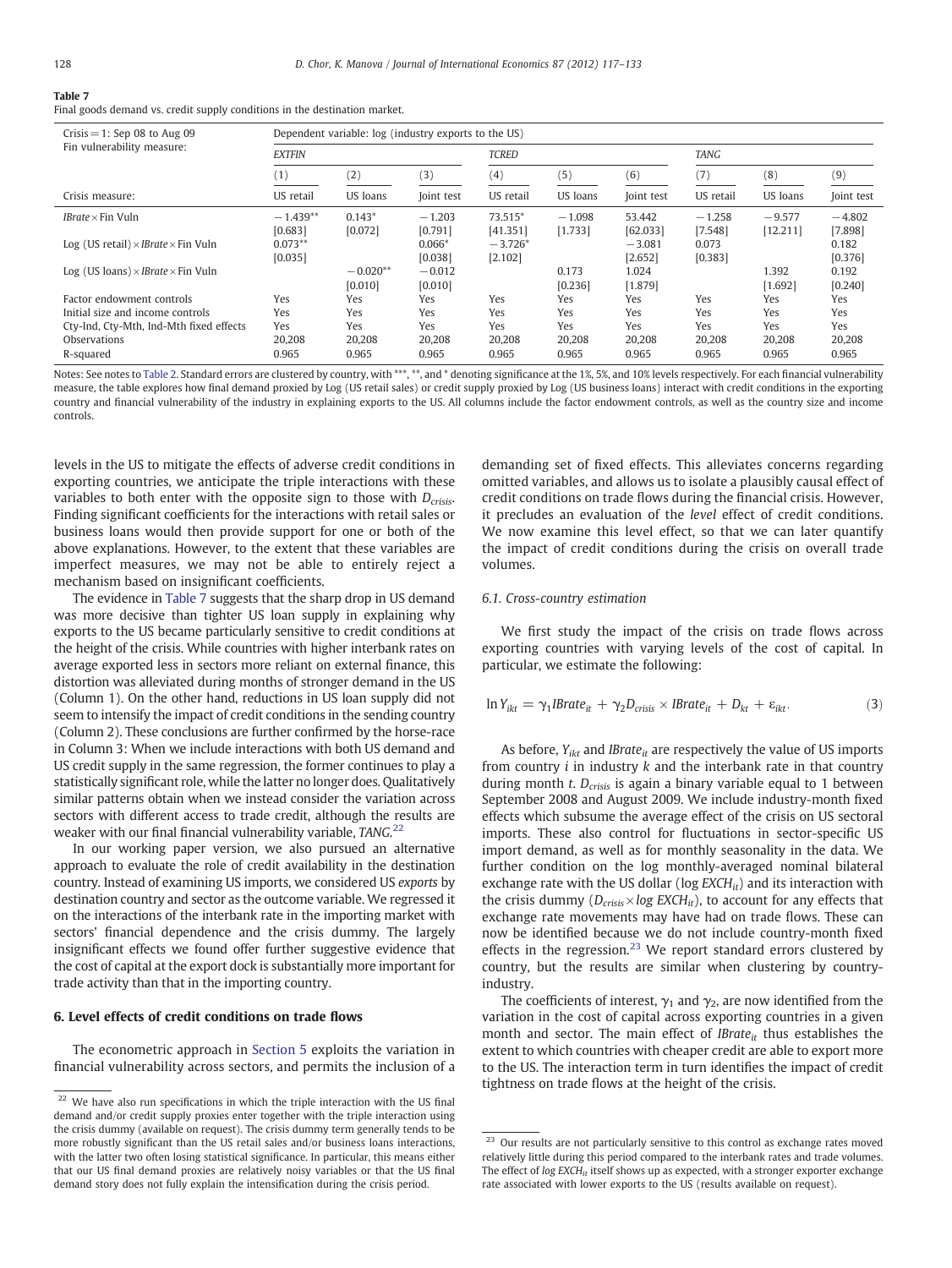<span id="page-12-0"></span>As Table 8 documents, countries with lower interbank rates systematically exported more to the US (Column 1). This effect is statistically significant at the 10% level, with the point estimate implying that a one percentage point rise in the cost of bank financing would be associated with approximately a 16% drop in that country's exports to the US market. This result is consistent with the broader body of evidence in the prior literature demonstrating that financial frictions constrain firms' export levels, or even prevent firms from exporting altogether.

We also find that tight credit conditions became particularly damaging to a country's exports during the crisis. While the point estimate of  $\gamma_2$  is negative but not significant in Column 2, this finding strengthens considerably when we further control for cross-country differences in per worker factor endowments, GDP and GDP per capita, along with their respective interactions with the crisis dummy (Columns 3 and 4;  $\gamma_2$  now significant at the 5% level). Column 5 explores the extent to which credit conditions during the crisis were disproportionately damaging for trade flows relative to overall production. We control here for countries' log industrial production index, as well as its interaction with the crisis dummy. In contrast to our earlier findings in [Section 5.4](#page-9-0), we now find weaker evidence that financial frictions restricted the overall volume of cross-border activity over and above total output.

#### 6.2. Within-country estimation

To what extent were these level effects of the interbank rate also manifest in the within-country experience? To this end, we consider a more stringent specification that includes country-industry fixed effects  $(D_{ik})$ . We estimate the following fully saturated model:

$$
lnY_{ikt} = \gamma_1 B rate_{it} + D_{kt} + D_{ik} + \varepsilon_{ikt}.
$$
\n(4)

The  $D_{ik}$ 's now control for time-invariant determinants of comparative advantage that affect the average pattern of country exports across sectors, including the average effect that high interbank rates might have on financially vulnerable sectors. These also control for all other country characteristics that are relatively stable over time. The coefficient of interest,  $\gamma_1$ , is thus identified purely from the variation in the cost of capital within countries over time, and abstracts from the variation in the (average) interbank rate in the cross-section of

#### Table 8

Credit conditions and trade volumes across countries.

| $Crisis = 1$ : Sep 08               | Dependent variable: log (industry exports to the US) |                      |                       |                       |                     |  |  |  |
|-------------------------------------|------------------------------------------------------|----------------------|-----------------------|-----------------------|---------------------|--|--|--|
| to Aug 09                           | (1)                                                  | (2)                  | (3)                   | (4)                   | (5)                 |  |  |  |
| <i><u><b>IBrate</b></u></i>         | $-0.162*$<br>[0.079]                                 | $-0.143*$<br>[0.082] | $-0.199*$<br>[0.101]  | $-0.037$<br>[0.064]   | 0.019<br>[0.067]    |  |  |  |
| Crisis $\times$ <i>IBrate</i>       |                                                      | $-0.036$<br>[0.167]  | $-0.069**$<br>[0.030] | $-0.059**$<br>[0.026] | $-0.060$<br>[0.037] |  |  |  |
| Factor endowment<br>controls        | No                                                   | No.                  | Yes                   | Yes                   | Yes                 |  |  |  |
| Initial size and income<br>controls | No                                                   | N <sub>0</sub>       | No                    | Yes                   | Yes                 |  |  |  |
| <b>IPI</b> controls                 | No                                                   | N <sub>0</sub>       | No                    | No                    | Yes                 |  |  |  |
| Ind-Mth fixed effects               | Yes                                                  | Yes                  | Yes                   | Yes                   | Yes                 |  |  |  |
| Observations                        | 22,145                                               | 22.145               | 20.208                | 20.208                | 15.758              |  |  |  |
| R-squared                           | 0.283                                                | 0.284                | 0.336                 | 0.577                 | 0.603               |  |  |  |

Notes: Standard errors are clustered by country, with \*\*\*, \*\*, and \* denoting significance at the 1%, 5%, and 10% levels respectively. The dependent variable is log monthly exports to the US in 3-digit NAICS manufacturing industries, covering Nov 06 to Oct 09. All specifications include industry-month fixed effects. The Crisis variable equals 1 from Sep 08 to Aug 09. All columns control for the log bilateral exchange rate (EXCH) and Crisis  $\times$  log(EXCH). Columns (3)–(5) control for log(K/L), Crisis  $\times$  log(K/L), log(H/L), and  $Crisis \times log(H/L)$ . Columns (4)–(5) control for log(GDP), Crisis  $\times log(GDP)$ , log(GDPpc), and  $Crisis \times log(GDPpc)$ . Column (5) further includes  $log(Industrial\ Production\ Index)$ and  $Crisis \times log(Industrial)$  Production Index).

countries. In practice, we estimate Eq. (4) for different subperiods in our sample, to explore whether the level effect of the interbank rate varied over time. This is similar in spirit to Eq. [\(3\)](#page-11-0), but slightly more flexible in that it does not impose a stepwise change during the crisis period.

We report results for the full sample period in the top panel of [Table 9](#page-13-0). In contrast to our findings in Table 8 which were based on the cross-country variation in IBrate, we now document a positive but smaller within-country association between exporting countries' interbank rates and sales to the US (Column 1, significant at the 5% level). This result is not driven by movements in the bilateral exchange rates against the US dollar (Column 2). However, it is not robust to controlling for exporters' industrial production index (Column 3). It also does not survive a number of other sensitivity checks, including treating Europe as a cluster, dropping the petroleum and coal products industry, or lagging the interbank rate (available on request).  $24$ 

We next break the sample into three subperiods that correspond to the months before the crisis unfolded in earnest (November 2006 to August 2008), the most acute stage of the crisis (September 2008 to December 2008), and the remainder of the sample period (January 2009 to October 2009). As the rest of [Table 9](#page-13-0) shows, this breakdown allows us to uncover a strong and very robust negative relationship between a country's interbank rate and export performance at the very peak of the financial crisis. On the other hand, no systematic pattern emerges for the periods before or after this peak. (We have experimented with extending the most acute phase of the crisis, either with an earlier start or a later end month. The correlation between IBrate and log exports tends to become successively less negative as we expand this period, before eventually turning positive and insignificant.)

How should we interpret these results? The prevailing cost of credit in an economy reflects the equilibrium between the demand for external capital and the supply of such financing. During normal economic times, interbank rates tend to be higher during business cycle peaks, reflecting firms' increased demand for bank financing in order to service attractive investment and export opportunities. By contrast, during a period of unusual financial turmoil as was the case during the recent crisis, higher interbank rates likely capture instead the limited availability of capital. Our results suggest that the latter effect dominated during the height of the crisis. Since the September through December 2008 months were generally marked by falling interbank rates as monetary policies were eased, our results imply that countries where the cost of capital did not fall as much had a worse overall trade performance than countries where interbank rates fell more substantially.

It is important to emphasize that these findings do not contradict our earlier results in Table 8. In particular, the sector-month fixed effects in Eq. [\(3\)](#page-11-0) control for changes in US import demand that affect all exporting countries equally. The effects of the interbank rate are thus identified primarily from cross-country differences on the supply side, namely credit availability, and it may indeed be the case that credit availability was generally higher and export performance stronger in countries with lower average interbank rates. On the other hand, the additional country-industry fixed effects in Eq. (4) ensure that the effect of the interbank rate in [Table 9](#page-13-0) is identified from timeseries fluctuations in both supply and demand within each exporting country. Our results in Tables 8 and 9 are also consistent with our findings on the differential effect of the crisis across sectors in [Section 5](#page-5-0). Regardless of whether a high interbank rate is due to strong demand for capital or a shortage of credit supply, firms in financially vulnerable sectors would be constrained in their ability to expand due to their higher sensitivity to the cost of credit.

<sup>&</sup>lt;sup>24</sup> When we include  $D_{crisis} \times IBrate_{it}$  in this regression for the full sample period, the results are similar to the top panel in [Table 9.](#page-13-0)  $D_{crisis} \times IBrate_{it}$  typically yields a positive though frequently insignificant coefficient (available on request).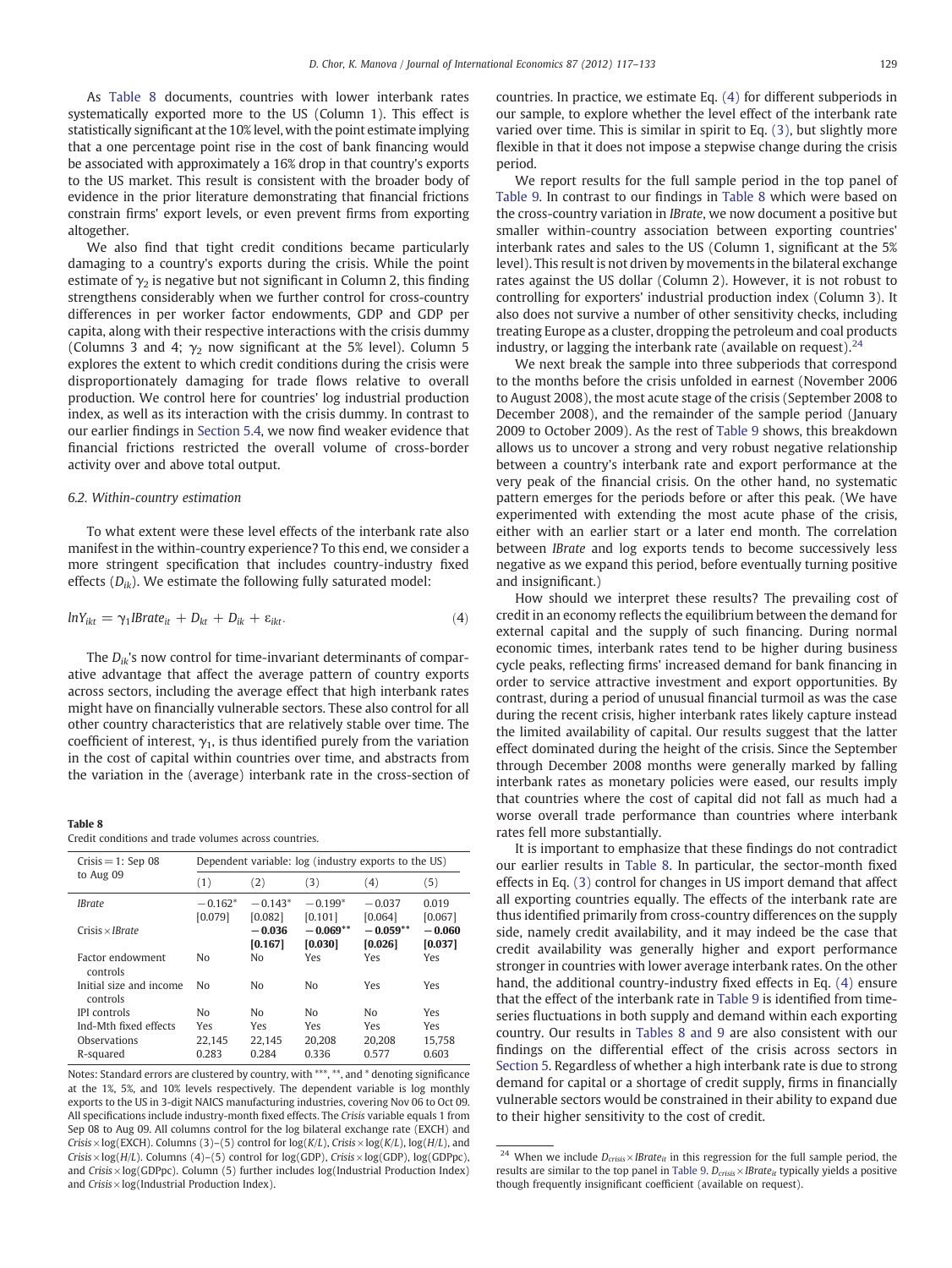#### <span id="page-13-0"></span>Table 9

Credit conditions and trade volumes within countries.

|                                | Dependent variable: log (industry exports<br>to the US) |                |             |  |  |  |
|--------------------------------|---------------------------------------------------------|----------------|-------------|--|--|--|
|                                | (1)                                                     | (2)            | (3)         |  |  |  |
| Nov 06 to Oct 09:              |                                                         |                |             |  |  |  |
| <b>IBrate</b>                  | $0.016**$                                               | $0.016*$       | 0.008       |  |  |  |
|                                | [0.008]                                                 | [0.008]        | [0.006]     |  |  |  |
| Observations                   | 22,901                                                  | 22,145         | 17,695      |  |  |  |
| R-squared                      | 0.961                                                   | 0.961          | 0.960       |  |  |  |
| Nov 06 to Aug 08:              |                                                         |                |             |  |  |  |
| <b>IBrate</b>                  | $0.028*$                                                | 0.023          | 0.003       |  |  |  |
|                                | [0.016]                                                 | [0.015]        | [0.014]     |  |  |  |
| Observations                   | 14.121                                                  | 13,659         | 10.937      |  |  |  |
| R-squared                      | 0.966                                                   | 0.966          | 0.964       |  |  |  |
|                                |                                                         |                |             |  |  |  |
| Sep 08 to Dec 08:              |                                                         |                |             |  |  |  |
| <b>IBrate</b>                  | $-0.025**$                                              | $-0.022**$     | $-0.033***$ |  |  |  |
|                                | [0.010]                                                 | [0.009]        | [0.009]     |  |  |  |
| Observations                   | 2.566                                                   | 2.482          | 1.988       |  |  |  |
| R-squared                      | 0.981                                                   | 0.982          | 0.980       |  |  |  |
|                                |                                                         |                |             |  |  |  |
| Jan 09 to Oct 09:              |                                                         |                |             |  |  |  |
| <b>IBrate</b>                  | 0.016                                                   | 0.009          | 0.012       |  |  |  |
|                                | [0.021]                                                 | [0.021]        | [0.025]     |  |  |  |
| Observations                   | 6,214                                                   | 6,004          | 4,770       |  |  |  |
| R-squared                      | 0.968                                                   | 0.969          | 0.969       |  |  |  |
| Log (Exchange Rate)            | No                                                      | <b>Yes</b>     | Yes         |  |  |  |
| Log (IPI)                      | No                                                      | N <sub>0</sub> | Yes         |  |  |  |
| Cty-Ind, Ind-Mth fixed effects | Yes                                                     | Yes            | Yes         |  |  |  |

Notes: Standard errors are clustered by country, with \*\*\*, \*\*, and \* denoting significance at the 1%, 5%, and 10% levels respectively. The dependent variable is log monthly exports to the US in 3-digit NAICS manufacturing industries. All specifications include country-industry and industry-month fixed effects. Regressions are performed in each panel for the months stated. Columns (2)–(3) control for log(EXCH), while Column (3) also controls for log(Industrial Production Index).

#### 7. Interpreting the magnitudes

[Sections 5 and 6](#page-5-0) provide strong evidence that credit conditions were an important determinant of aggregate trade flows and their sectoral composition during the height of the global financial crisis. These results reflect the importance of the cost of securing short-term financing, as proxied by the interbank rate, for exporting activity. In this section, we perform some exercises to gauge the contribution of changing credit conditions to the overall trade collapse witnessed during the crisis.

To do so, we use our regression estimates to infer how US imports would have evolved under two alternative scenarios. First, we evaluate the hypothetical impact on trade had interbank rates remained at their peak levels of September 2008 throughout the crisis period. We then consider the opposite extreme, assuming that interbank rates had dropped immediately after September 2008 to their low levels of August 2009. These two calculations provide rough upper and lower bounds respectively for the damage that the crisis could have inflicted on trade flows specifically through the credit channel.

It is tempting to interpret the first scenario as one in which the policy response by monetary authorities to ease credit conditions was not effective, resulting in persistently high interbank rates. Conversely, the latter scenario might be viewed as one of exceptionally aggressive policy interventions to lower interbank rates. We would however caution that our analysis is not a precise policy evaluation. Given the reduced-form nature of our empirical approach, our point estimates are not strictly adequate for projecting the general equilibrium effects of policies. We instead view this exercise as providing a ballpark estimate to make sense of how much credit conditions affected international trade flows.

#### 7.1. Case 1: Persistently high cost of credit

We first examine the scenario where the interbank rate in each country remains fixed at its peak September 2008 level through August 2009. To proceed, we use our regression point estimates and the actual interbank rates to obtain the predicted US imports from each country and sector. We then compare these against the predicted trade flows under the counterfactual path of interest rates.

To infer the additional decline in overall trade volumes that would have resulted, we first consider the estimates from Eq. [\(3\).](#page-11-0) Recall that in this specification, the level effect of credit conditions is estimated primarily from the cross-country variation in the cost of capital. Based on Column 2 of [Table 8](#page-12-0), we find that the US would have imported 35.2% less from the average country and sector between September 2008 and August 2009, had interbank rates remained at their elevated September 2008 levels.

These figures of course rely on a less-restrictive specification. A more conservative estimate of the trade impact of the crisis can be obtained using Eq. [\(4\),](#page-12-0) which was estimated purely from the withincountry movements in the cost of capital over time. Based on Column 2 of the "Sep 08 to Dec 08" panel in Table 9, we find that the crisis would have lowered US imports by an additional 2.5% over this period had interest rates remained at their peak levels. While this impact is considerably less severe, it is nevertheless quite sizable when considered against the overall 12% drop in world trade flows for the whole of 2009. This magnitude is also in line with recent estimates on the firm-level impact of the crisis: Using French micro data, [Bricongne](#page-15-0) [et al. \(2010\)](#page-15-0) find that firms which had defaulted on a payment in the preceding 12 months, and hence presumably had limited access to finance during the crisis, subsequently saw a 2% worse export performance relative to firms that did not experience such a payments incident.

Our results naturally point to a more severe impact on trade flows in financially vulnerable sectors. To quantify the size of these crosssector effects, we use the estimates from the triple interaction regression in Eq. [\(1\),](#page-5-0) specifically the estimates from Columns 2, 5 and 8 in [Table 2.](#page-6-0) If all countries' interbank rates had stayed at their September 2008 levels until the end of August 2009, US imports would have been 13.4% lower in the most external finance-dependent sector (chemical manufacturing) relative to the least dependent sector (leather and allied products). Similarly, countries would have exported 16.9% less on average in the sector with the least availability of trade credit (textiles) relative to the sector with the greatest access (petroleum and coal products). Finally, trade would have been 17% weaker in the industry with the lowest share of tangible assets (leather and allied manufacturing) relative to the industry with the hardest assets (petroleum and coal products).

#### 7.2. Case 2: Instantaneous drop in the cost of credit

We next consider the converse scenario, under which the interbank rate in each country drops to its low August 2009 level immediately after September 2008. To gauge how much higher trade flows would have been, we once again use our point estimates from the respective regressions described in the previous subsection. This time, we compare the predicted trade flows under the actual interbank rates to those under the assumption of permanently low rates after September 2008.

We conservatively conclude that the 2008–2009 crisis would have hurt overall US imports by 5.5% less under this scenario (based on the Table 9 specification). Our estimates from the less restrictive specification that uses the full cross-country variation in credit conditions indicate that this magnitude may be as high as a 30.5% improvement (based on the [Table 8](#page-12-0) specification). Once again, trade flows in financially vulnerable sectors would have benefited disproportionately more from the increased availability of cheaper external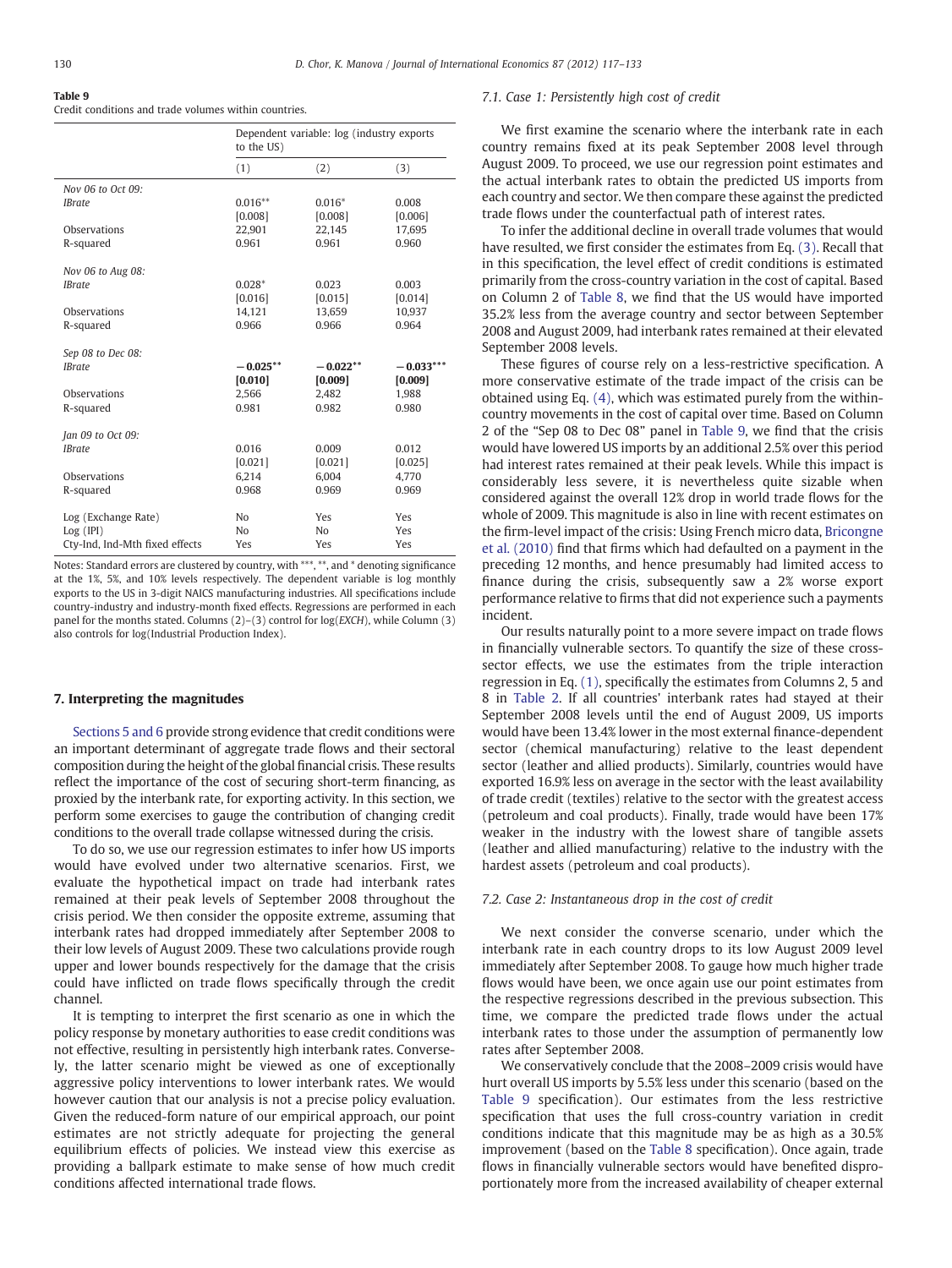<span id="page-14-0"></span>credit. The difference in export performance between the most and least external capital-dependent industries would have been 8.2%. The corresponding difference when considering industries' access to trade credit or endowment of tangible assets would have been a 9.7% gap (coincidentally equal for both sector measures).

These hypothetical scenarios provide a sense of the large impact of financial market disturbances on the real economy. They also indirectly suggest that policy interventions that lowered the cost of capital were quite important in averting a substantially more severe collapse in trade flows. At the same time, the effect of the crisis would have been significantly milder had credit conditions improved faster.

### 8. Conclusion

This paper is one of the first to establish and quantify the effect that credit conditions had on international trade during the 2008–2009 global financial crisis. Using monthly data on US imports, we find that countries with higher interbank rates and thus tighter credit conditions exported less to the US during the crisis period. These effects were especially pronounced in sectors that require extensive external financing, have limited access to buyer–supplier trade credit, or have few collateralizable assets. In other words, exports of financially vulnerable industries were more sensitive to the cost of external capital than exports of less vulnerable industries, and this sensitivity rose during the financial crisis. This impact of credit conditions on trade flows holds even after controlling as best we can for domestic production, so that the financial market disruptions mattered for international trade over and above their effect on output per se.

Our findings imply that adverse credit conditions played an important role in the transmission of the effects of the crisis to international trade flows. They also suggest that policy interventions that contributed towards relaxing the high cost of capital substantially dampened the detrimental impact on cross-border trade. For example, our most conservative estimates indicate that US imports would have fallen by about 2.5% more had interest rates persisted at their peak September 2008 levels.

In sum, our paper provides further evidence of the effect of credit conditions on trade, particularly during a severe shock to the banking and financial sector. It highlights the potential gains from interventions targeting access to external finance, and sheds light on the role of such policies in mitigating the uneven impact of the crisis on trade flows across countries and sectors.

#### Appendix A

#### A. Trade flows

US trade flows: From the US Census Bureau Foreign Trade Statistics. Monthly data at the 3-digit NAICS level is used.

#### B. Industry characteristics

External capital dependence (EXTFIN): Constructed following [Rajan and Zingales \(1998\).](#page-16-0) See [Section 3](#page-2-0).

Trade credit (TCRED): Constructed following [Fisman and Love](#page-15-0) [\(2003\).](#page-15-0) See [Section 3](#page-2-0).

Asset tangibility (TANG): Constructed following [Braun \(2003\)](#page-15-0). See [Section 3.](#page-2-0)

Factor intensities  $(log(k/l), log(h/l))$ : From the NBER-CES database. These are constructed first for SIC 4-digit industries: (i) Physical capital intensity as the log of the ratio of real capital stock to total employment; and (ii) Skill intensity as the log of the ratio of nonproduction workers to total employment. These are calculated using 1996 data, the most recent year available. We map SIC 4-digit to NAICS 3-digit industries using concordance weights between the two classification systems constructed from US import volumes from 1989–2006, obtained from the [Feenstra et al. \(2002\)](#page-15-0) database. The factor intensity of each NAICS 3-digit industry is the concordanceweighted average of the factor intensities of its constituent SIC 4-digit industries.

#### C. Country variables

Interbank rates (IBrate): See [Section 3](#page-2-0).

Factor abundance (log(K/L), log(H/L)): Based on [Caselli \(2005\)](#page-15-0) and the Penn World Tables, Version 6.2 ([Heston et al., 2006](#page-16-0)). Physical capital stock is calculated using the perpetual inventory method, namely:  $K_t = I_t + \delta K_{t-1}$ , where  $I_t$  is investment and  $\delta = 0.06$  is the assumed depreciation rate. The investment flow and labor force data are from the latest version of the Penn World Tables. Human capital per worker is taken from [Caselli \(2005\)](#page-15-0). Following [Hall and Jones](#page-16-0) [\(1999\),](#page-16-0) H/L is calculated as a Mincerian return-weighted average years of schooling, namely  $H/L = \exp(\phi(s))$ , where s is the average years of schooling in the population over 25 years of age, and  $\phi(\cdot)$  is a piece-wise linear function with a slope of 0.13 for  $s<$  4, 0.10 for  $4 < s < 8$ , and 0.07 for  $s > 8$ . We use the average value of  $K/L$  and  $H/L$  over 1996– 2005 as our measures of initial factor endowments.

Exchange rates: From Thomson Datastream, in units of foreign currency per US dollar. A monthly average of daily rates is used.

Treasury Bill rate: Three-month rate. From the IMF International Financial Statistics; countries for which the reported treasury bill rate was not explicitly documented to be for a three-month maturity were dropped. Supplemented for some additional countries by information from the Global Financial Data; a monthly average of daily closing rates was used.

Industrial Production Index: From the IMF International Financial Statistics.

GDP and GDP per capita: From the World Development Indicators (WDI), in PPP units. Averaged over 1996–2005.

US retail sales: Seasonally adjusted. From the US Census Bureau.

US business loans: Total commercial and industrial loans at all US commercial banks, seasonally adjusted. From the Board of Governors of the Federal Reserve System H.8 release.

#### Appendix Table 1A

List of countries with interbank rate data.

Australia (AUS); Belgium (BEL); Bulgaria (BGR); Canada (CAN); China (CHN); Czech Republic (CZE); Germany (DEU); Denmark (DNK); Spain (ESP); Finland (FIN); France (FRA); Great Britain (GBR); Greece (GRC); Hong Kong (HKG); Hungary (HUN); Ireland (IRL); Italy (ITA); Japan (JPN); Malaysia (MYS); Netherlands (NLD); Norway (NOR); New Zealand (NZL); Poland (POL); Portugal (PRT); Romania (ROM); Singapore (SGP); Slovakia (SVK); Sweden (SWE); Thailand (THA); Turkey (TUR); Taiwan (TWN)

Notes: Sample consists of 31 countries for which one-month interbank rate data was available from Thomson Datastream.

#### Appendix Table 1B Summary statistics for country one-month interbank rates.

|                   | Min  | 5 pct | Median | 95th pct | Max   | Mean | Std dev |
|-------------------|------|-------|--------|----------|-------|------|---------|
| Nov 06            | 0.38 | 1.67  | 3.47   | 8.76     | 19.26 | 4.52 | 3.23    |
| Mar 08            | 0.85 | 1.22  | 4.31   | 10.27    | 16.35 | 4.97 | 2.92    |
| Sep 08            | 0.74 | 1.28  | 4.66   | 12.99    | 18.12 | 5.32 | 3.30    |
| Jan <sub>09</sub> | 0.25 | 0.50  | 2.16   | 14.59    | 15.14 | 3.52 | 3.61    |
| Oct 09            | 0.12 | 015   | 0.44   | 7.38     | 10.33 | 177  | 2.47    |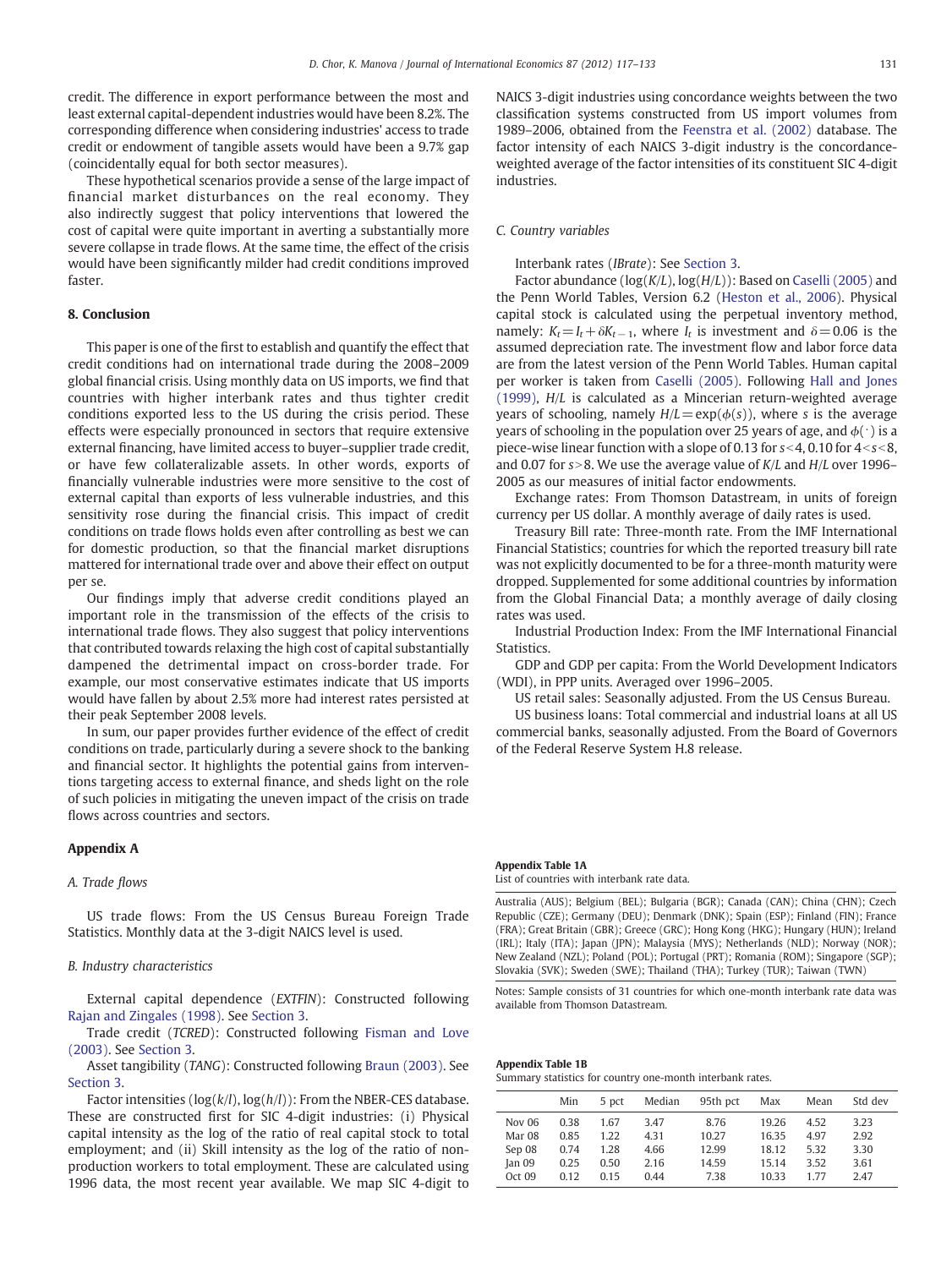#### <span id="page-15-0"></span>Appendix Table 2

Industry characteristics: summary statistics.

| NAICS industry |                                                              | External<br>Finance Dep<br>(EXTFIN) | Asset<br>Tangibility<br>(TANG) | Trade and<br>Credit<br>(TCRED) | Phy Cap<br>Intensity<br>$(\log(k/l))$ | Human Cap<br>Intensity<br>(log(h/l)) |
|----------------|--------------------------------------------------------------|-------------------------------------|--------------------------------|--------------------------------|---------------------------------------|--------------------------------------|
| 311            | Food manufacturing                                           | $-0.558$                            | 0.332                          | 0.078                          | 4.854                                 | $-1.424$                             |
| 312            | Beverage and tobacco product manufacturing                   | $-0.452$                            | 0.321                          | 0.044                          | 5.132                                 | $-0.918$                             |
| 313            | Textile mills                                                | $-0.154$                            | 0.371                          | 0.063                          | 4.198                                 | $-1.893$                             |
| 314            | Textile product mills                                        | $-0.335$                            | 0.264                          | 0.024                          | 3.313                                 | $-1.671$                             |
| 315            | Apparel manufacturing                                        | $-0.646$                            | 0.131                          | 0.066                          | 2.617                                 | $-1.943$                             |
| 316            | Leather and allied product manufacturing                     | $-1.857$                            | 0.115                          | 0.083                          | 3.254                                 | $-1.853$                             |
| 321            | Wood product manufacturing                                   | $-0.372$                            | 0.428                          | 0.037                          | 3.816                                 | $-1.820$                             |
| 322            | Paper manufacturing                                          | $-0.366$                            | 0.535                          | 0.063                          | 5.783                                 | $-1.459$                             |
| 323            | Printing and related support activities                      | $-0.487$                            | 0.296                          | 0.084                          | 3.587                                 | $-0.628$                             |
| 324            | Petroleum and coal products manufacturing                    | $-0.175$                            | 0.551                          | 0.123                          | 6.857                                 | $-1.040$                             |
| 325            | Chemical manufacturing                                       | 5.472                               | 0.138                          | 0.032                          | 5.606                                 | $-0.848$                             |
| 326            | Plastics and rubber products manufacturing                   | $-0.278$                            | 0.355                          | 0.081                          | 4.280                                 | $-1.571$                             |
| 327            | Nonmetallic mineral product manufacturing                    | $-0.394$                            | 0.417                          | 0.050                          | 4.403                                 | $-1.562$                             |
| 331            | Primary metal manufacturing                                  | $-0.364$                            | 0.406                          | 0.084                          | 5.584                                 | $-1.407$                             |
| 332            | Fabricated metal product manufacturing                       | $-0.781$                            | 0.279                          | 0.093                          | 4.097                                 | $-1.391$                             |
| 333            | Machinery manufacturing                                      | $-0.237$                            | 0.182                          | 0.070                          | 4.380                                 | $-1.001$                             |
| 334            | Computer and electronic product manufacturing                | 0.435                               | 0.116                          | 0.054                          | 4.686                                 | $-0.726$                             |
| 335            | Electrical equipment, appliance, and component manufacturing | $-0.288$                            | 0.197                          | 0.080                          | 3.973                                 | $-1.297$                             |
| 336            | Transportation equipment manufacturing                       | $-0.386$                            | 0.250                          | 0.120                          | 4.957                                 | $-1.643$                             |
| 337            | Furniture and related product manufacturing                  | $-1.040$                            | 0.289                          | 0.081                          | 2.952                                 | $-1.387$                             |
| 339            | Miscellaneous manufacturing                                  | 0.549                               | 0.135                          | 0.042                          | 3.597                                 | $-1.227$                             |

Notes: EXTFIN, TANG and TCRED are calculated from 1996 to 2005 Compustat data. Log(k/l) and log(h/l) are calculated from 1996 NBER-CES data for US manufacturing. For more details, please see [Appendix A](#page-14-0).

#### Appendix Table 3

Effects of the crisis on trade across countries and sectors: joint tests.

| Crisis $= 1$ : Sep 08 to Aug 09           | Dependent variable: log (industry<br>exports to the US) |                                |                             |
|-------------------------------------------|---------------------------------------------------------|--------------------------------|-----------------------------|
|                                           | (1)                                                     | (2)                            | (3)                         |
| $IBrate \times EXTFIN$                    | 0.003                                                   | 0.006                          | $-0.001$                    |
| $C$ risis $\times$ IBrate $\times$ EXTFIN | [0.006]<br>$-0.003$<br>[0.005]                          | [0.008]<br>$-0.004$<br>[0.005] | [0.007]<br>0.001<br>[0.007] |
| $IRrate \times TCRFD$                     | 0.261                                                   | 0.305                          | $-0.244$                    |
| $Crisis \times IBrate \times TCRED$       | [0.346]<br>$0.394**$                                    | [0.388]<br>$0.464*$            | [0.327]<br>$0.692*$         |
| $IRrate \times TANG$                      | [0.180]<br>0.122                                        | [0.243]<br>0.146               | [0.367]<br>0.083            |
| $Crisis \times IBrate \times TANG$        | [0.098]<br>$0.035*$                                     | [0.116]<br>0.026               | [0.131]<br>0.039            |
| Factor endowment controls                 | [0.017]<br>No                                           | [0.046]<br>Yes                 | [0.052]<br>Yes              |
| Initial size and income controls          | N <sub>0</sub>                                          | Yes                            | Yes                         |
| <b>IPI</b> controls                       | N <sub>0</sub>                                          | N <sub>0</sub>                 | Yes                         |
| Cty-Ind, Cty-Mth, Ind-Mth fixed effects   | Yes                                                     | Yes                            | Yes                         |
| Observations                              | 22,901                                                  | 20,208                         | 15,758                      |
| R-squared                                 | 0.964                                                   | 0.965                          | 0.965                       |

Notes: See notes to [Table 2.](#page-6-0) Standard errors are clustered by country, with \*\*\*, \*\*, and \* denoting significance at the 1%, 5%, and 10% levels respectively. Column (1) is a lean specification containing no auxiliary controls. Column (2) includes the factor endowment controls, and the country size and income controls. Column (3) additionally controls for log(Industrial Production Index) $\times$ industry FEs and  $Crisis \times log(Industrial \ Production \ Index) \times industry \ FEs.$ 

#### References

- Alessandria, G., Kaboski, J.P., Midrigan, V., 2010. The great trade collapse of 2008–09: an inventory adjustment? IMF Economic Review 58, 254–294.
- Amiti, M., Weinstein, D., 2009. Exports and financial shocks. NBER Working Paper No. 15556.
- Antràs, P., Desai, M., Foley, C.F., 2009. Multinational firms, FDI flows and imperfect capital markets. Quarterly Journal of Economics 124, 1171–1219.
- Auboin, M., 2009. Boosting the availability of trade finance in the current crisis: background analysis for a substantial G20 package. Centre for Economic Policy Research Policy Research No. 35.

Beck, T., 2002. Financial development and international trade: is there a link? Journal of International Economics 57, 107–131.

Beck, T., 2003. Financial dependence and international trade. Review of International Economics 11, 296–316.

Becker, B., Greenberg, D., 2007. Financial development, fixed costs and international trade. Harvard Business School mimeo.

Behrens, K., Corcos, G., Mion, G., 2010. Trade crisis? What trade crisis? CEPR Discussion Paper No. 7956.

Bems, R., Johnson, R.C., Yi, K.M., 2010. The role of vertical linkages in the propagation of the global downturn of 2008. Federal Reserve Bank of Philadelphia mimeo.

Berman, N., Martin, P., 2010. The vulnerability of sub-saharan Africa to the financial crisis: the case of trade. CEPR Discussion Paper No. 7765.

Borchert, I., Mattoo, A., 2009. The crisis-resilience of services trade. World Bank Policy Research Working Paper No. 4917.

Braun, M., 2003. Financial contractibility and asset hardness. University of California-Los Angeles mimeo.

Bricongne, J.C., Fontagné, L., Gaulier, G., Taglioni, D., Vicard, V., 2010. Firms and the global crisis: French exports in the turmoil. Bank of France mimeo.

Brunnermeier, M.K., 2009. Deciphering the liquidity and credit crunch 2007–08. The Journal of Economic Perspectives 23 (1), 77–100.

Campello, M., Graham, J., Harvey, C., 2010. The real effects of financial constraints: evidence from a financial crisis. Journal of Financial Economics 97, 470–487.

Caselli, F., 2005. Accounting for cross-country income differences. In: Aghion, P., Durlauf, S. (Eds.), Handbook of Economic Growth. North-Holland, Amsterdam.

Chaney, T., 2005. Liquidity constrained exporters. University of Chicago mimeo.

Chauffour, J.P., Farole, T., 2009. Trade finance in crisis: market adjustment or market failure? World Bank Policy Research Working Paper No. 5003.

Claessens, S., Laeven, L., 2003. Financial development, property rights, and growth. Journal of Finance 58, 2401–2436.

Dell'Ariccia, G., Detragiache, E., Rajan, R., 2008. The real effect of banking crises. Journal of Financial Intermediation 17, 89–112.

- Djankov, S., Freund, C., Pham, C.S., 2010. Trading on time. The Review of Economics and Statistics 92, 166–173.
- Do, Q.T., Levchenko, A.A., 2007. Comparative advantage, demand for external finance, and financial development. Journal of Financial Economics 86, 796–834.

Eaton, J., Kortum, S., Neiman, B., Romalis, J., 2010. Trade and the global recession. University of Chicago mimeo.

Ellingsen, T., Vlachos, J., 2009. Trade finance in a liquidity crisis. World Bank Policy Research Working Paper No. 5136.

Evenett, S.J., 2009. What can be learnt from crisis-era protectionism? An initial assessment. The Berkeley Electronic Press Journals: Business and Politics 11. Article 4.

Feenstra, R.C., Romalis, J., Schott, P.K., 2002. US imports, exports and tariff data.

Fisman, R., Love, I., 2003. Trade credit, financial intermediary development, and industry growth. Journal of Finance 58, 353–374.

- Freilich, E., McGeever, J., 2009. Euro Libor dips, US commercial paper up. Reuters.com. October 1.
- Freund, C., 2009. The trade response to global downturns. World Bank Policy Research Working Paper No. 5015.